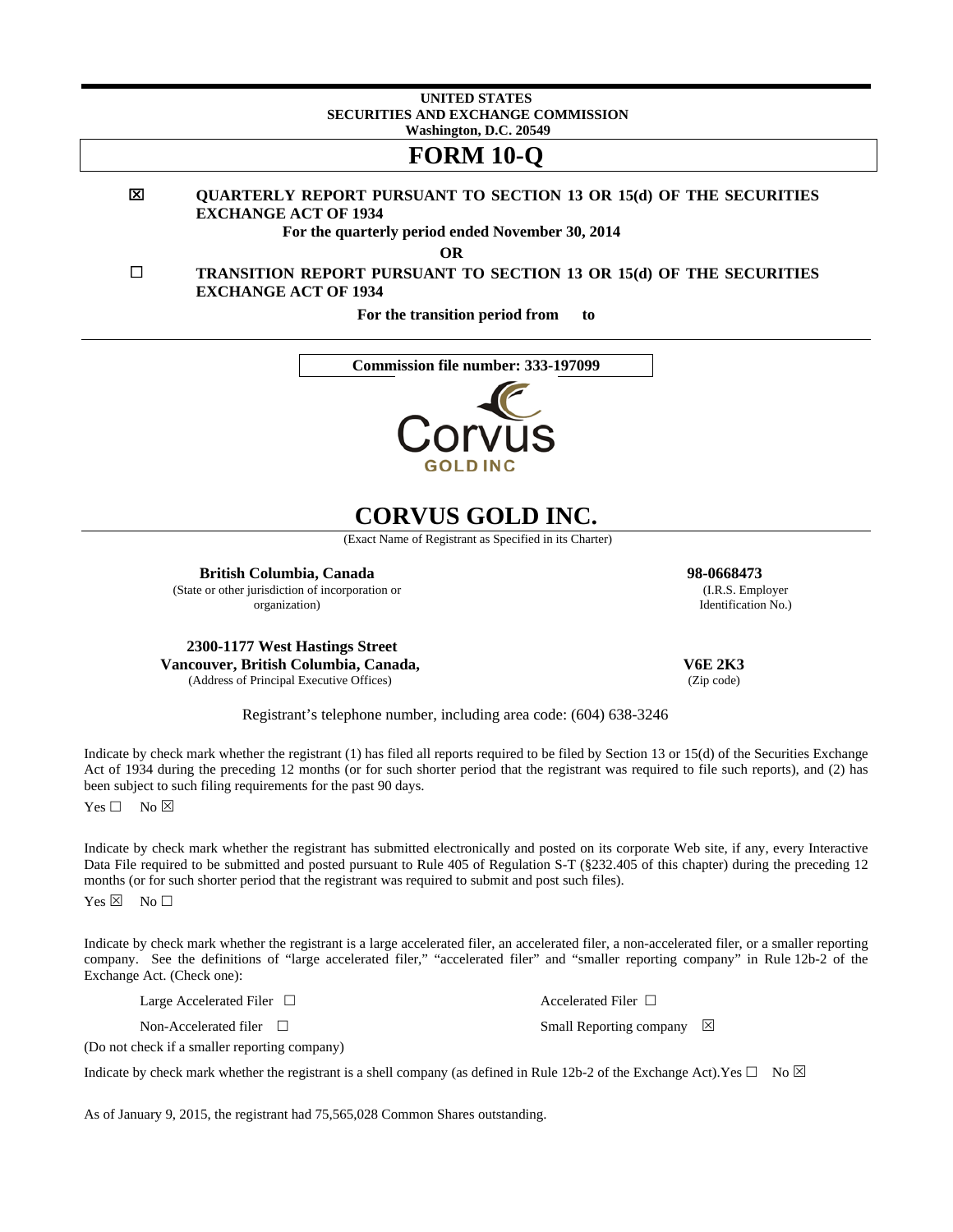## **Table of Contents**

|                   |                                                             | Page |
|-------------------|-------------------------------------------------------------|------|
| <b>PART I</b>     | <b>FINANCIAL INFORMATION</b>                                |      |
| <b>ITEM 1</b>     | FINANCIAL STATEMENTS                                        | 3    |
| ITEM 2            | MANAGEMENT'S DISCUSSION AND ANALYSIS OF FINANCIAL CONDITION | 20   |
|                   | AND RESULTS OF OPERATIONS                                   |      |
| ITEM <sub>3</sub> | QUANTITATIVE AND QUALITATIVE DISCLOSURES ABOUT MARKET RISK  | 34   |
| <b>ITEM4</b>      | <b>CONTROLS AND PROCEDURES</b>                              | 34   |
| PART II           | <b>OTHER INFORMATION</b>                                    |      |
| ITEM <sub>1</sub> | <b>LEGAL PROCEEDINGS</b>                                    | 35   |
| <b>ITEM 1A</b>    | RISK FACTORS                                                | 35   |
| ITEM 2            | UNREGISTERED SALES OF EQUITY SECURITIES AND USE OF PROCEEDS | 35   |
| <b>ITEM 3</b>     | DEFAULTS UPON SENIOR SECURITIES                             | 36   |
| <b>ITEM 4</b>     | <b>MINE SAFETY DISCLOSURES</b>                              | 36   |
| <b>ITEM 5</b>     | OTHER INFORMATION                                           | 36   |
| ITEM 6            | <b>EXHIBITS</b>                                             | 37   |

**SIGNATURES**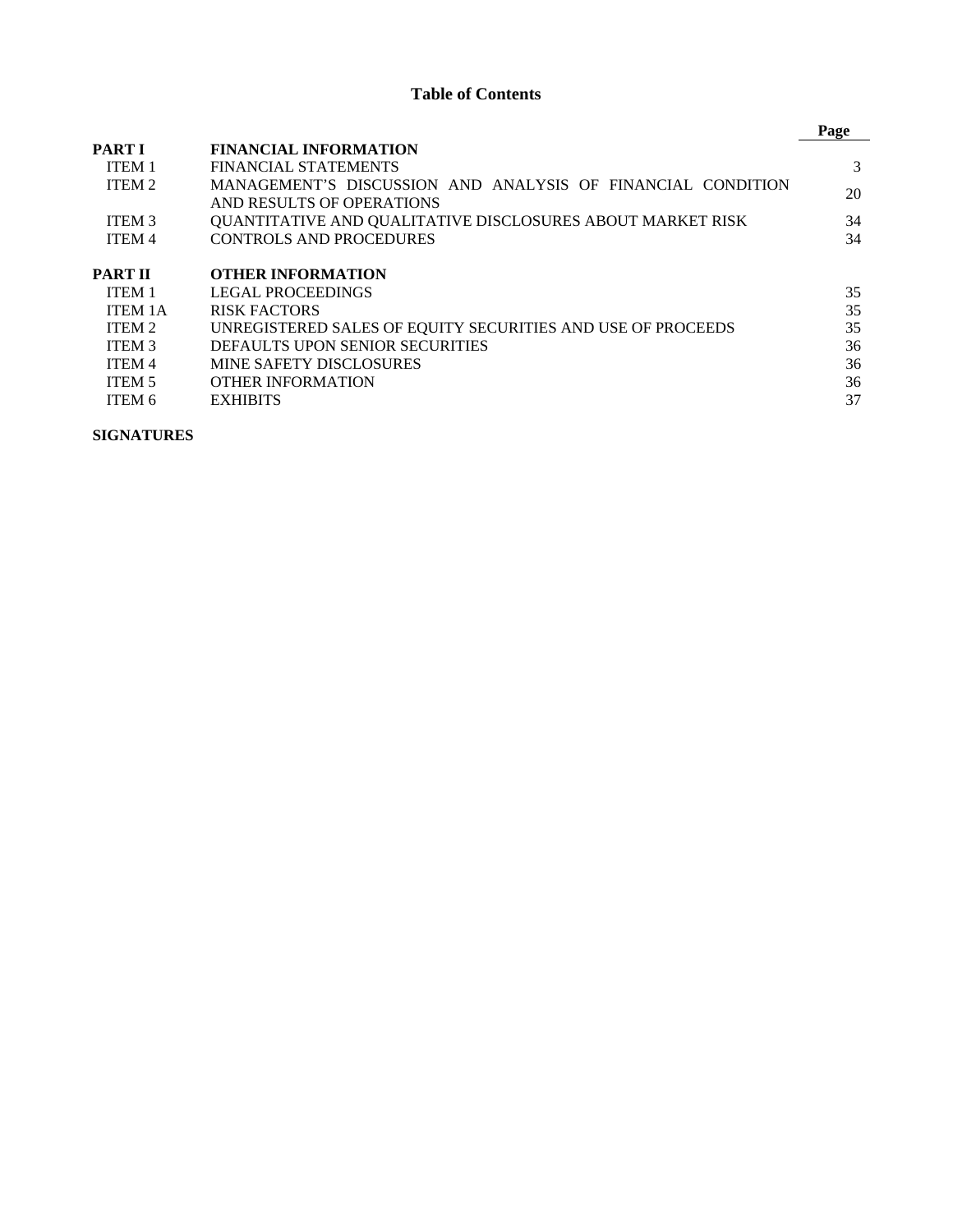## **ITEM 1. FINANCIAL STATEMENTS**

## **CORVUS GOLD INC.**

## **CONDENSED INTERIM CONSOLIDATED BALANCE SHEETS**

*"Anton Drescher"* Director

(Expressed in Canadian dollars)

|                                                                             | November 30,<br>2014 | May 31,<br>2014 |                   |
|-----------------------------------------------------------------------------|----------------------|-----------------|-------------------|
| <b>ASSETS</b>                                                               | (Unaudited)          |                 |                   |
| <b>Current assets</b>                                                       |                      |                 |                   |
| Cash and cash equivalents                                                   | \$<br>4,465,121      | \$              | 3,227,970         |
| Marketable securities (note 4)                                              | 109,824              |                 | 147,451           |
| Accounts receivable<br>Prepaid expenses                                     | 25,855<br>208,313    |                 | 16,787<br>217,316 |
|                                                                             |                      |                 |                   |
| <b>Total current assets</b>                                                 | 4,809,113            |                 | 3,609,524         |
| <b>Property and equipment</b> (note 5)                                      | 103,071              |                 | 97,447            |
| <b>Reclamation bond</b> (note 6)                                            | 311,966              |                 | 522,332           |
| Capitalized acquisition costs (note 7)                                      | 4,265,829            |                 | 4,045,115         |
|                                                                             | \$<br>9,489,979      | \$              | 8,274,418         |
| <b>LIABILITIES AND SHAREHOLDERS' EQUITY</b>                                 |                      |                 |                   |
| <b>Current liabilities</b>                                                  |                      |                 |                   |
| Accounts payable and accrued liabilities (note 10)                          | \$<br>800,530        | \$              | 622,950           |
| Promissory note payable (note 8)                                            | 274,560              |                 | 260,208           |
| <b>Total liabilities</b>                                                    | 1,075,090            |                 | 883,158           |
| Shareholders' equity                                                        |                      |                 |                   |
| Share capital (note 9)                                                      | 59,693,273           |                 | 53,703,440        |
| Contributed surplus                                                         | 10,586,429           |                 | 9,768,967         |
| Accumulated other comprehensive income - cumulative translation differences | 420,497              |                 | 151,192           |
| Deficit accumulated during the exploration stage                            | (62, 285, 310)       |                 | (56, 232, 339)    |
| Total shareholders' equity                                                  | 8,414,889            |                 | 7,391,260         |
| Total liabilities and shareholders' equity                                  | \$<br>9,489,979      | \$              | 8,274,418         |
|                                                                             |                      |                 |                   |
| Nature and continuance of operations (note 2)                               |                      |                 |                   |
| Approved on behalf of the Directors:                                        |                      |                 |                   |
| <i>"Jeffrey Pontius"</i><br>Director                                        |                      |                 |                   |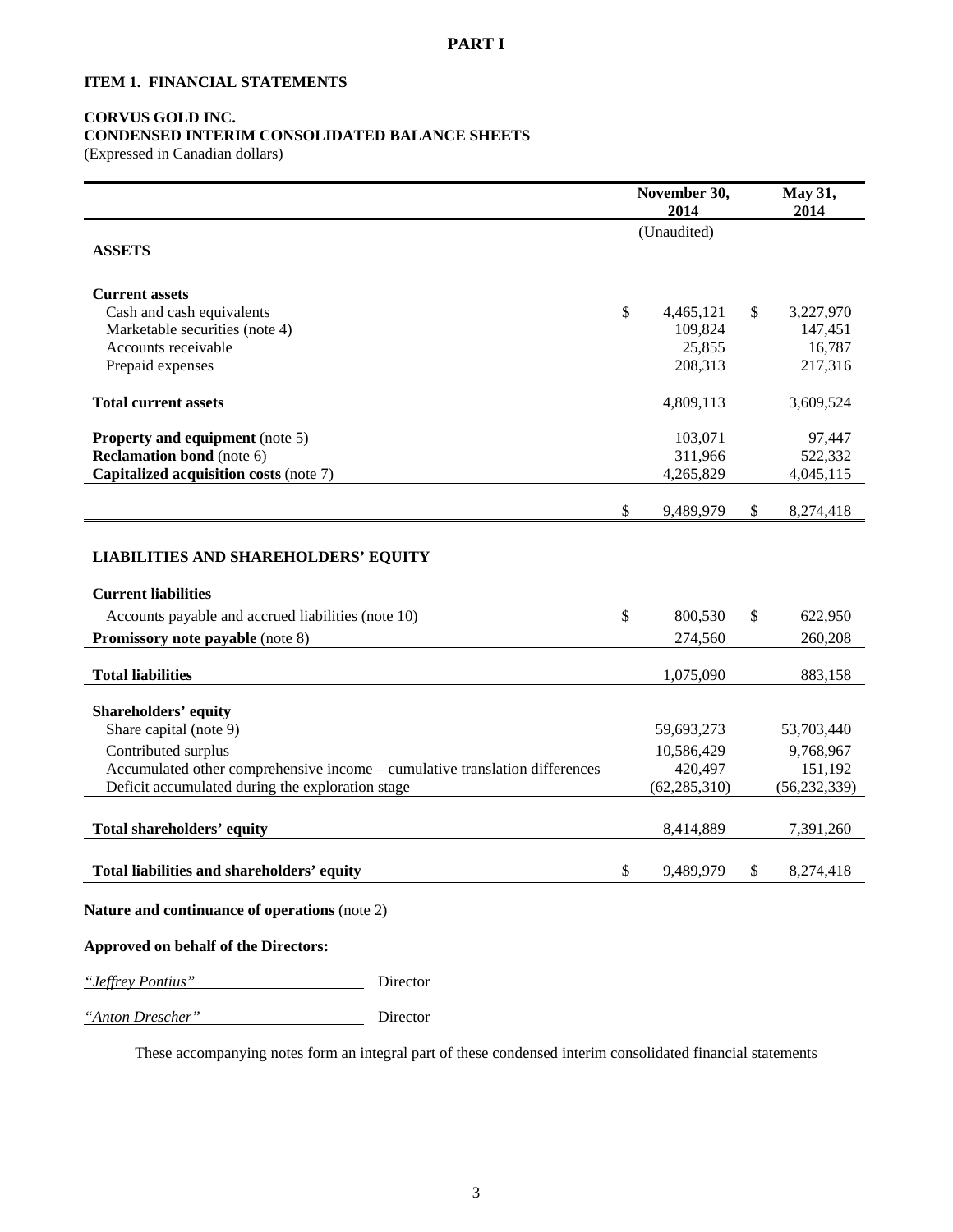## **CORVUS GOLD INC.**

**CONDENSED INTERIM CONSOLIDATED STATEMENTS OF OPERATIONS AND COMPREHENSIVE LOSS**  (Unaudited)

(Expressed in Canadian dollars)

|                                               |    | Three months ended<br>November 30, |                           |                  |                           | Six months ended<br>November 30, |                           |             |
|-----------------------------------------------|----|------------------------------------|---------------------------|------------------|---------------------------|----------------------------------|---------------------------|-------------|
|                                               |    | 2014                               |                           | 2013             |                           | 2014                             |                           | 2013        |
|                                               |    |                                    |                           |                  |                           |                                  |                           |             |
| <b>Expenses</b>                               | \$ |                                    |                           |                  |                           |                                  |                           | 5,119       |
| Administration                                |    | 3,158<br>170                       | - \$                      | 3,483            | - \$                      | 6,173<br>170                     | $\mathbb{S}$              |             |
| Charitable donations                          |    | 205,113                            |                           |                  |                           |                                  |                           | 516         |
| Consulting fees (notes 9 and 10)              |    |                                    |                           | 178,254          |                           | 373,939                          |                           | 314,112     |
| Depreciation                                  |    | 7,289                              |                           | 4,926            |                           | 13,404                           |                           | 9,842       |
| Exploration expenditures (notes 7 and 9)      |    | 2,303,101                          |                           | 2,293,687        |                           | 3,792,189                        |                           | 4,781,594   |
| Insurance                                     |    | 19,352                             |                           | 13,894           |                           | 30,814                           |                           | 28,054      |
| Investor relations (notes 9 and 10)           |    | 270,558                            |                           | 311,331          |                           | 455,082                          |                           | 587,490     |
| Office and miscellaneous                      |    | 35,672                             |                           | 33,299           |                           | 71,015                           |                           | 68,896      |
| Professional fees (notes 9 and 10)            |    | 213,553                            |                           | 149,495          |                           | 328,042                          |                           | 211,512     |
| Regulatory                                    |    | 30,536                             |                           | 13,857           |                           | 85,693                           |                           | 29,029      |
| Rent                                          |    | 24,701                             |                           | 23,545           |                           | 47,822                           |                           | 46,283      |
| Travel                                        |    | 49,606                             |                           | 44,388           |                           | 61,850                           |                           | 62,385      |
| Wages and benefits (notes 9 and 10)           |    | 371,107                            |                           | 415,873          |                           | 819,077                          |                           | 776,538     |
| <b>Total operating expenses</b>               |    | (3,533,916)                        |                           | (3,486,032)      |                           | (6,085,270)                      |                           | (6,921,370) |
| Other income (expense)                        |    |                                    |                           |                  |                           |                                  |                           |             |
| Interest income                               |    | 8,623                              |                           | 10,141           |                           | 10,393                           |                           | 33,431      |
| Unrealized loss on marketable securities      |    | (4, 473)                           |                           |                  |                           | (43, 450)                        |                           |             |
| Foreign exchange gain (loss)                  |    | 103,813                            |                           | (19,021)         |                           | 65,356                           |                           | (30, 652)   |
|                                               |    |                                    |                           |                  |                           |                                  |                           |             |
| Total other income (expense)                  |    | 107,963                            |                           | (8,880)          |                           | 32,299                           |                           | 2,779       |
| Net loss for the period                       |    | (3,425,953)                        |                           | (3,494,912)      |                           | (6,052,971)                      |                           | (6,918,591) |
|                                               |    |                                    |                           |                  |                           |                                  |                           |             |
| Other comprehensive income                    |    |                                    |                           |                  |                           |                                  |                           |             |
| Exchange difference on translating foreign    |    |                                    |                           |                  |                           |                                  |                           |             |
| operations                                    |    | 256,034                            |                           | 45,819           |                           | 269,305                          |                           | 117,102     |
| Comprehensive loss for the period             | S  | $(3,169,919)$ \$                   |                           | $(3,449,093)$ \$ |                           | $(5,783,666)$ \$                 |                           | (6,801,489) |
|                                               |    |                                    |                           |                  |                           |                                  |                           |             |
| Basic and diluted loss per share              | \$ | (0.05)                             | $\boldsymbol{\mathsf{S}}$ | (0.05)           | $\boldsymbol{\mathsf{S}}$ | (0.08)                           | $\boldsymbol{\mathsf{S}}$ | (0.11)      |
| Weighted average number of shares outstanding |    | 75,565,028                         |                           | 65,529,863       |                           | 73,116,667                       |                           | 65,328,962  |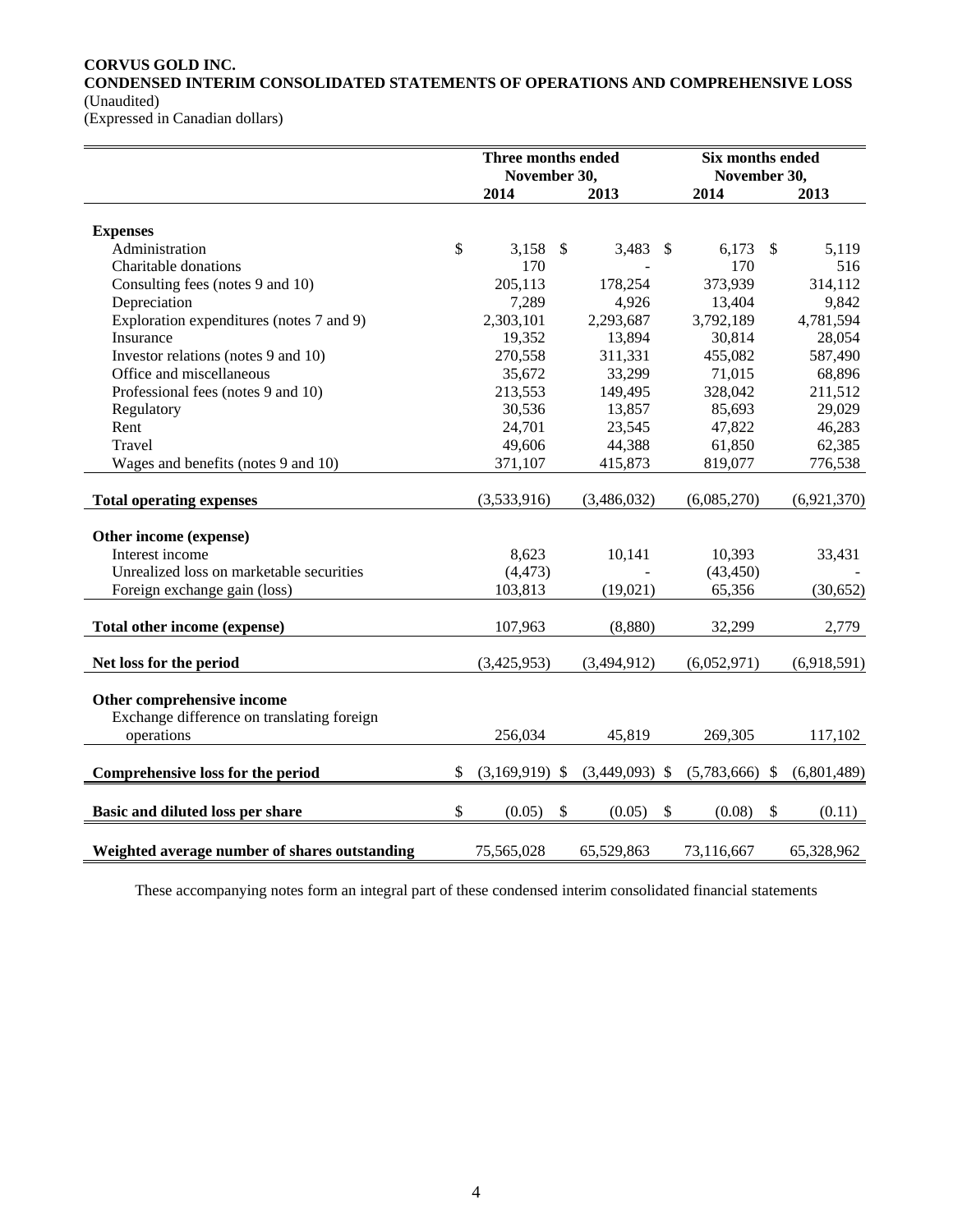## **CORVUS GOLD INC. CONDENSED INTERIM CONSOLIDATED STATEMENTS OF CASH FLOWS**  (Unaudited) (Expressed in Canadian dollars)

**SIX MONTHS ENDED NOVEMBER 30,** 

|                                                    |                           | 2014        | 2013              |
|----------------------------------------------------|---------------------------|-------------|-------------------|
| <b>Operating activities</b>                        |                           |             |                   |
| Net loss for the period                            | $\boldsymbol{\mathsf{S}}$ | (6,052,971) | \$<br>(6,918,591) |
| Add items not affecting cash:                      |                           |             |                   |
| Depreciation                                       |                           | 13,404      | 9,842             |
| Stock-based compensation (note 9)                  |                           | 817,462     | 886,681           |
| Unrealized loss on marketable securities           |                           | 43,450      |                   |
| (Gain) loss on foreign exchange                    |                           | (65,356)    | 30,652            |
| Changes in non-cash items:                         |                           |             |                   |
| Accounts receivable                                |                           | (9,068)     | 16,452            |
| Prepaid expenses                                   |                           | 9,003       | 344,699           |
| Accounts payable and accrued liabilities           |                           | 177,580     | (189, 283)        |
|                                                    |                           |             |                   |
| Cash used in operating activities                  |                           | (5,066,496) | (5,819,548)       |
| <b>Financing activities</b>                        |                           |             |                   |
| Cash received from issuance of shares              |                           | 6,180,000   | 5,278,300         |
| Share issuance costs                               |                           | (190, 167)  | (40,312)          |
|                                                    |                           |             |                   |
| Cash provided by financing activities              |                           | 5,989,833   | 5,237,988         |
|                                                    |                           |             |                   |
| <b>Investing activities</b>                        |                           |             |                   |
| Expenditures on property and equipment             |                           | (13,822)    | (1,706)           |
| Increase (decrease) in reclamation deposits        |                           | 236,918     | (1,955)           |
|                                                    |                           |             |                   |
| Cash used in investing activities                  |                           | 223,096     | (3,661)           |
| Effect of foreign exchange on cash                 |                           | 90,718      | (3,538)           |
|                                                    |                           |             |                   |
| Increase (decrease) in cash and cash equivalents   |                           | 1,237,151   | (588, 759)        |
| Cash and cash equivalents, beginning of the period |                           | 3,227,970   | 7,867,270         |
|                                                    |                           |             |                   |
| Cash and cash equivalents, end of the period       | \$                        | 4,465,121   | \$<br>7,278,511   |

**Supplemental cash flow information** (note 12)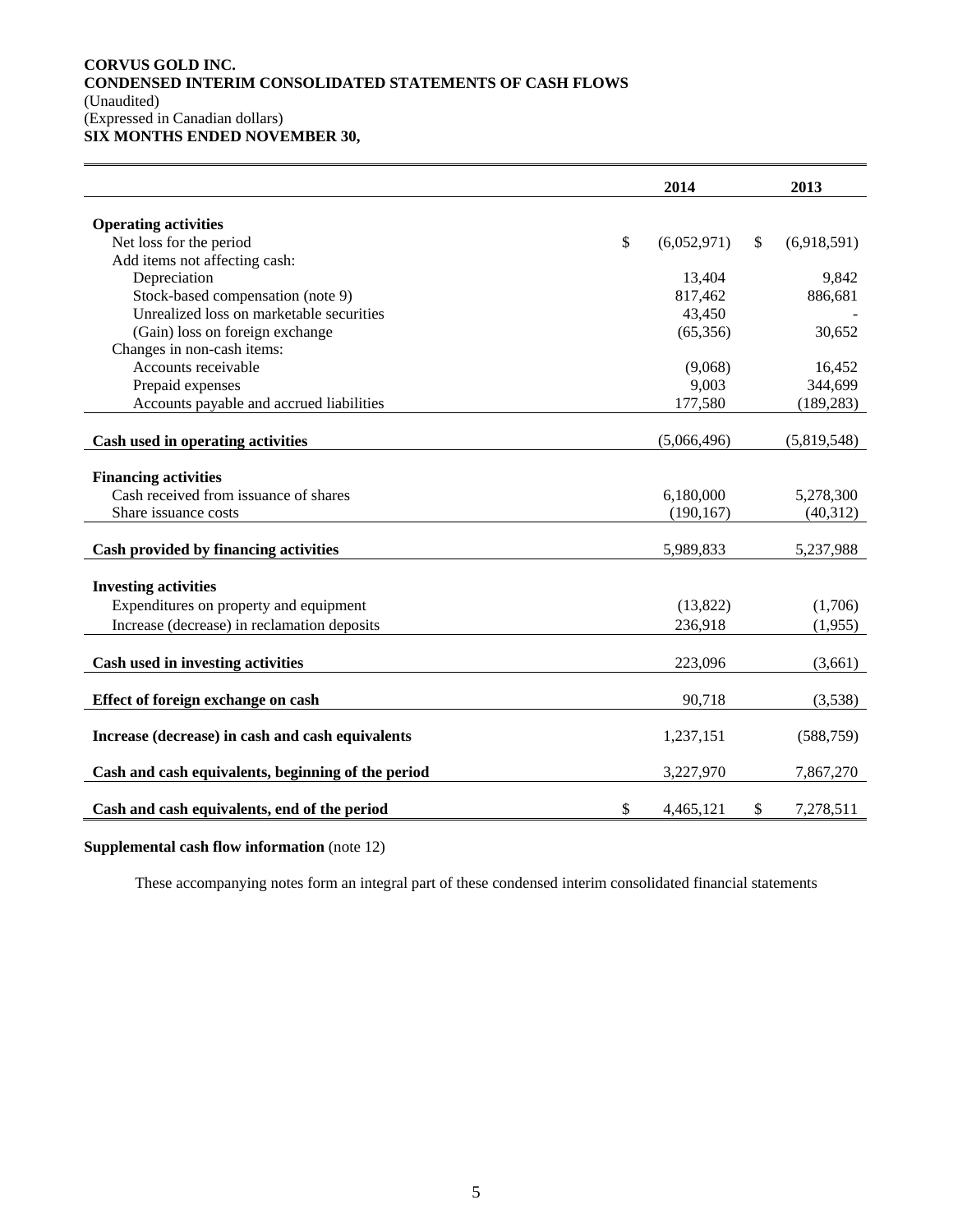## **CORVUS GOLD INC. CONDENSED INTERIM CONSOLIDATED STATEMENT OF CHANGES IN EQUITY**  (Unaudited)

(Expressed in Canadian dollars)

|                                                                                 | Number of<br>shares | Amount       | <b>Contributed</b><br><b>Surplus</b> | Accumulated<br>Other<br>Comprehensive<br>Income(Loss) –<br><b>Cumulative</b><br><b>Translation</b><br><b>Differences</b> | <b>Deficit</b>       |      | <b>Total</b> |
|---------------------------------------------------------------------------------|---------------------|--------------|--------------------------------------|--------------------------------------------------------------------------------------------------------------------------|----------------------|------|--------------|
| <b>Balance, May 31, 2014</b>                                                    | 70,415,028          | \$53,703,440 | 9,768,967<br>\$                      | \$<br>151,192                                                                                                            | (56, 232, 339)<br>\$ | \$   | 7,391,260    |
| Net loss for the period<br>Other comprehensive income<br>Exchange difference on |                     |              |                                      |                                                                                                                          | (6,052,971)          |      | (6,052,971)  |
| translating<br>foreign<br>operations<br>Shares issued for cash                  |                     |              |                                      | 269,305                                                                                                                  |                      |      | 269,305      |
| Public offering                                                                 | 5,150,000           | 6,180,000    |                                      |                                                                                                                          |                      |      | 6,180,000    |
| Share issuance costs                                                            |                     | (190, 167)   |                                      |                                                                                                                          |                      |      | (190, 167)   |
| Stock-based compensation                                                        |                     |              | 817,462                              | $\overline{\phantom{0}}$                                                                                                 | -                    |      | 817,462      |
| <b>Balance, November 30, 2014</b>                                               | 75,565,028          | \$59,693,273 | \$10,586,429                         | -\$<br>420,497                                                                                                           | \$<br>(62, 285, 310) | - \$ | 8,414,889    |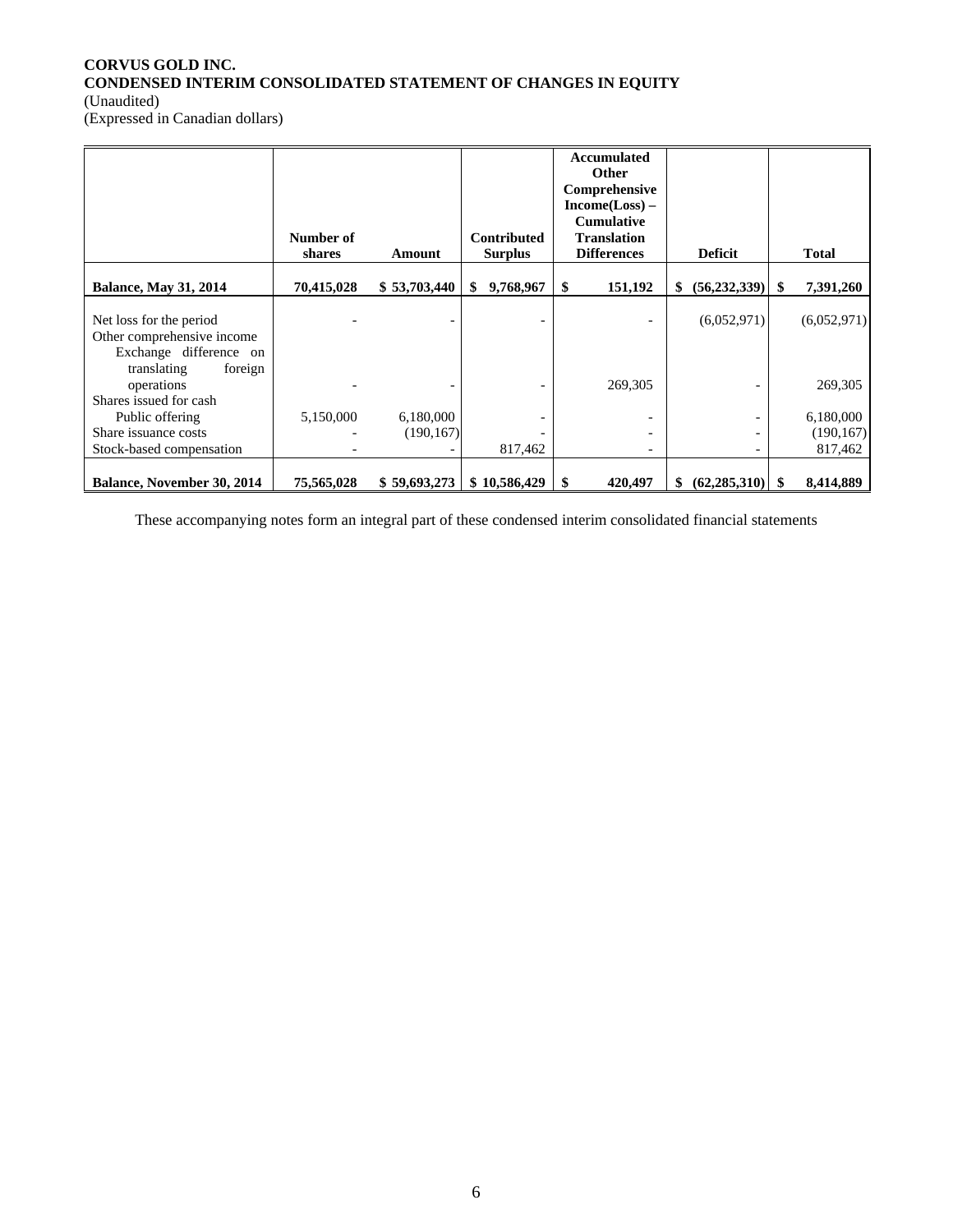## **1. PLAN OF ARRANGEMENT AND TRANSFER OF ASSETS**

On August 25, 2010, International Tower Hill Mines Ltd. ("ITH") completed a Plan of Arrangement (the "Arrangement") under the British Columbia Business Corporations Act ("BCBCA") whereby its existing Alaska mineral properties (other than the Livengood project) and related assets and the North Bullfrog mineral property and related assets in Nevada (collectively, the "Nevada and Other Alaska Business") were indirectly spun out into a new public company, being Corvus Gold Inc. ("Corvus" or the "Company").

The Arrangement was approved by the board of directors of each of ITH and Corvus and by the shareholders of ITH and was accepted for filing by the Toronto Stock Exchange ("TSX") on behalf of both ITH and Corvus. In connection with the completion of the Arrangement, the common shares of Corvus were listed on the TSX.

Under the Arrangement, each shareholder of ITH received (as a return of capital) one Corvus common share for every two ITH common shares held as at the effective date of the Arrangement and exchanged each old common share of ITH for a new common share of ITH. As part of the Arrangement, ITH transferred its wholly-owned subsidiary Corvus Gold Nevada Inc. (formerly Talon Gold Nevada Inc.) ("Corvus Nevada"), incorporated in Nevada, United States (which held the North Bullfrog property), to Corvus and a wholly-owned Alaskan subsidiary of ITH sold to Raven Gold Alaska Inc. ("Raven Gold"), incorporated in Alaska, United States, a wholly owned subsidiary of Corvus, the Terra, Chisna, LMS and West Pogo properties. As a consequence of the completion of the Arrangement, Corvus now holds the Terra, Chisna, LMS, West Pogo and North Bullfrog properties (the "Spin-out Properties").

The Company's consolidated financial statements reflect the Balance Sheets and Statement of Changes in Equity of the Nevada and Other Alaska Business as if Corvus existed in its present form since the inception of the business on June 1, 2006. The financial statements have been presented under the predecessor basis of accounting with Balance Sheet amounts based on the amounts recorded by ITH. Management cautions readers of these financial statements that the allocation of expenses does not necessarily reflect future general and administrative expenses.

The deficit of the Company at August 25, 2010 was calculated on the basis of the ratio of costs incurred on the Spinout Properties in each period as compared to the costs incurred on all mineral properties of ITH in each of these periods to the cumulative transactions relating to the Spin-out Properties from the date of acquisition of those mineral properties to August 25, 2010 and includes an allocation of ITH's general and administrative expenses from the date of acquisition of those mineral properties to August 25, 2010. The allocation of general and administrative expense was calculated on the basis of the ratio of costs incurred on the Spin-out Properties in each prior year as compared to the costs incurred on all mineral properties and exploration costs of ITH in each of those prior years. Subsequent to August 25, 2010, ITH has not incurred any expenses on behalf of Corvus and therefore, no allocation of ITH expenses subsequent to that date has occurred.

## **2. NATURE AND CONTINUANCE OF OPERATIONS**

The Company was incorporated on April 13, 2010 under the British Columbia Business Corporations Act. These condensed interim consolidated financial statements reflect the cumulative operating results of the predecessor, as related to the mineral properties that were transferred to the Company from June 1, 2006.

The Company is engaged in the business of acquiring, exploring and evaluating mineral properties, and either joint venturing or developing these properties further or disposing of them when the evaluation is completed. At November 30, 2014, the Company had interests in properties in Alaska and Nevada, U.S.A.

The business of mining and exploration involves a high degree of risk and there can be no assurance that current exploration programs will result in profitable mining operations. The Company has no source of revenue, and has significant cash requirements to meet its administrative overhead and maintain its mineral property interests. The recoverability of amounts shown for exploration and evaluation assets is dependent on several factors. These include the discovery of economically recoverable reserves, the ability of the Company to obtain the necessary financing to complete the development of these properties, and future profitable production or proceeds from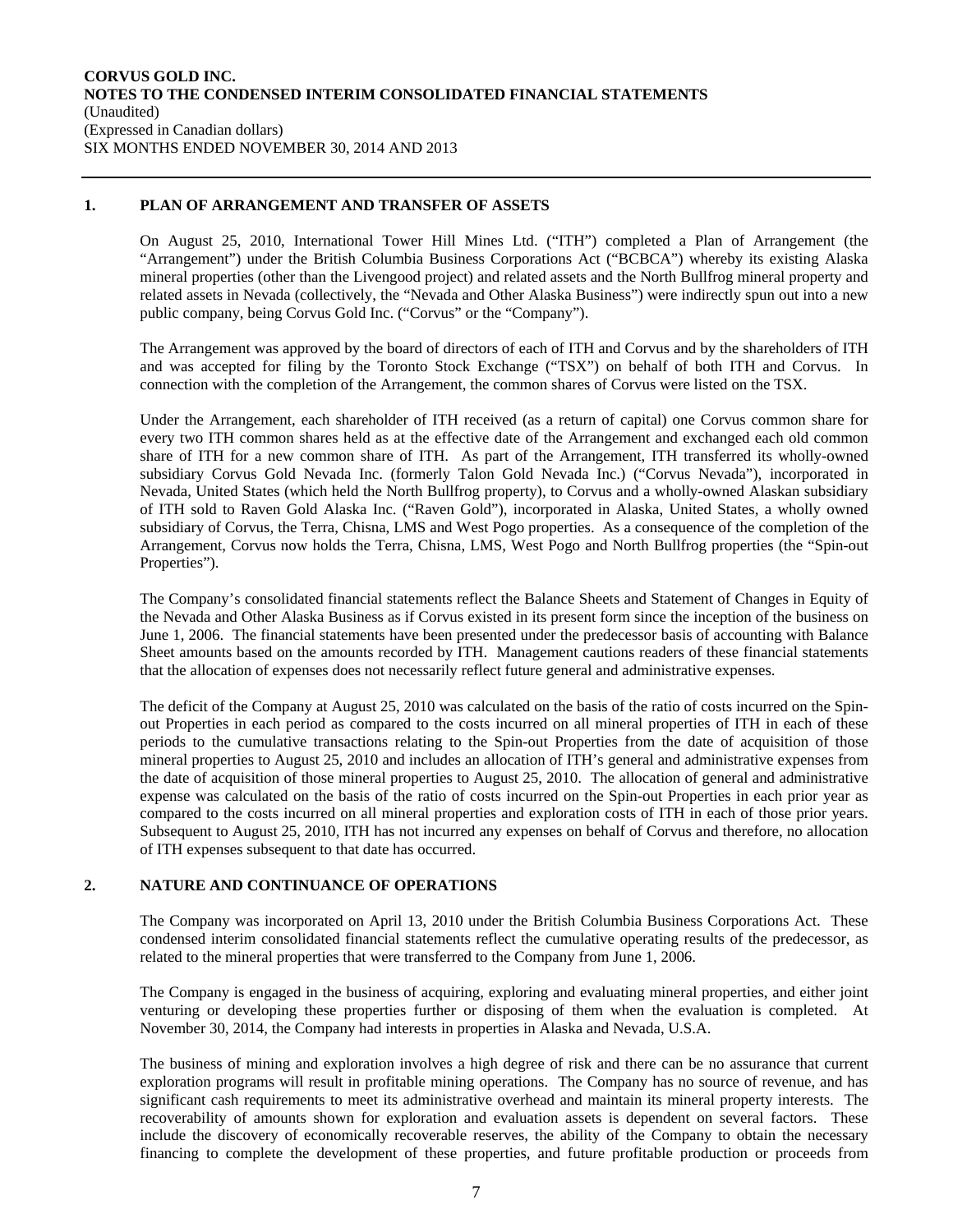disposition of exploration and evaluation assets. The carrying value of the Company's exploration and evaluation assets does not reflect current or future values.

These condensed interim consolidated financial statements have been prepared on a going concern basis, which presume the realization of assets and discharge of liabilities in the normal course of business for the foreseeable future. The Company's ability to continue as a going concern is dependent upon achieving profitable operations and/or obtaining additional financing.

In assessing whether the going concern assumption is appropriate, management takes into account all available information about the future which is at least, but not limited to, 12 months from November 30, 2014. Management is aware, in making its assessment, of material uncertainties relating to events or conditions that raise significant doubt upon the Company's ability to continue as a going concern, as explained in the following paragraph.

The Company has sustained losses from operations, and has an ongoing requirement for capital investment to explore its exploration and evaluation assets. Based on its current plans, budgeted expenditures, and cash requirements, the Company does not have sufficient cash to finance its current plans for at least 12 months from November 30, 2014. The Company expects that it will need to raise substantial additional capital to accomplish its business plan over the next several years. The Company expects to seek additional financing through equity financing. There can be no assurance as to the availability or terms upon which such financing might be available.

These condensed interim consolidated financial statements do not include any adjustments to the amounts and classification of assets and liabilities that might be necessary should the Company be unable to continue in business.

## **3. SIGNIFICANT ACCOUNTING POLICIES**

#### **Basis of presentation**

These unaudited condensed consolidated interim financial statements have been prepared in accordance with accounting principles generally accepted in the United States ("U.S. GAAP") for interim financial information and with the instructions to Form 10-Q and Article 10 of Regulation S-X under the Securities Exchange Act of 1934, as amended. Accordingly, they do not include all of the information and footnotes required by U.S. GAAP for annual financial statements. These unaudited condensed interim consolidated financial statements should be read in conjunction with the audited consolidated financial statements for the year ended May 31, 2014 as filed in our Annual Report on Form S-1/A. In the opinion of the Company's management these financial statements reflect all adjustments, consisting of normal recurring adjustments, necessary to present fairly the Company's financial position at November 30, 2014 and the results of its operations for the six months then ended. Operating results for the six months ended November 30, 2014 are not necessarily indicative of the results that may be expected for the year ending May 31, 2015. The 2014 year-end balance sheet data was derived from audited financial statements but does not include all disclosures required by U.S. GAAP.

The preparation of financial statements in conformity with US GAAP requires management to make judgments, estimates and assumptions that affect the reported amounts of assets and liabilities and disclosure of contingent assets and liabilities at the date of the financial statements, and the reported amounts of revenues and expenses during the period. These judgments, estimates and assumptions are continuously evaluated and are based on management's experience and knowledge of the relevant facts and circumstances. While management believes the estimates to be reasonable, actual results could differ from those estimates and could impact future results of operations and cash flows.

### **Basis of Consolidation**

These unaudited condensed interim consolidated financial statements include the accounts of the Company and its wholly-owned subsidiaries (collectively, the "Group"), Corvus Gold (USA) Inc. ("Corvus USA") (a Nevada corporation), Corvus Gold Nevada Inc. ("Corvus Nevada") (a Nevada corporation), Raven Gold Alaska Inc. ("Raven Gold") (an Alaska corporation) and SoN Land and Water LLC ("SoN") (a Nevada limited liability company). All intercompany transactions and balances were eliminated upon consolidation.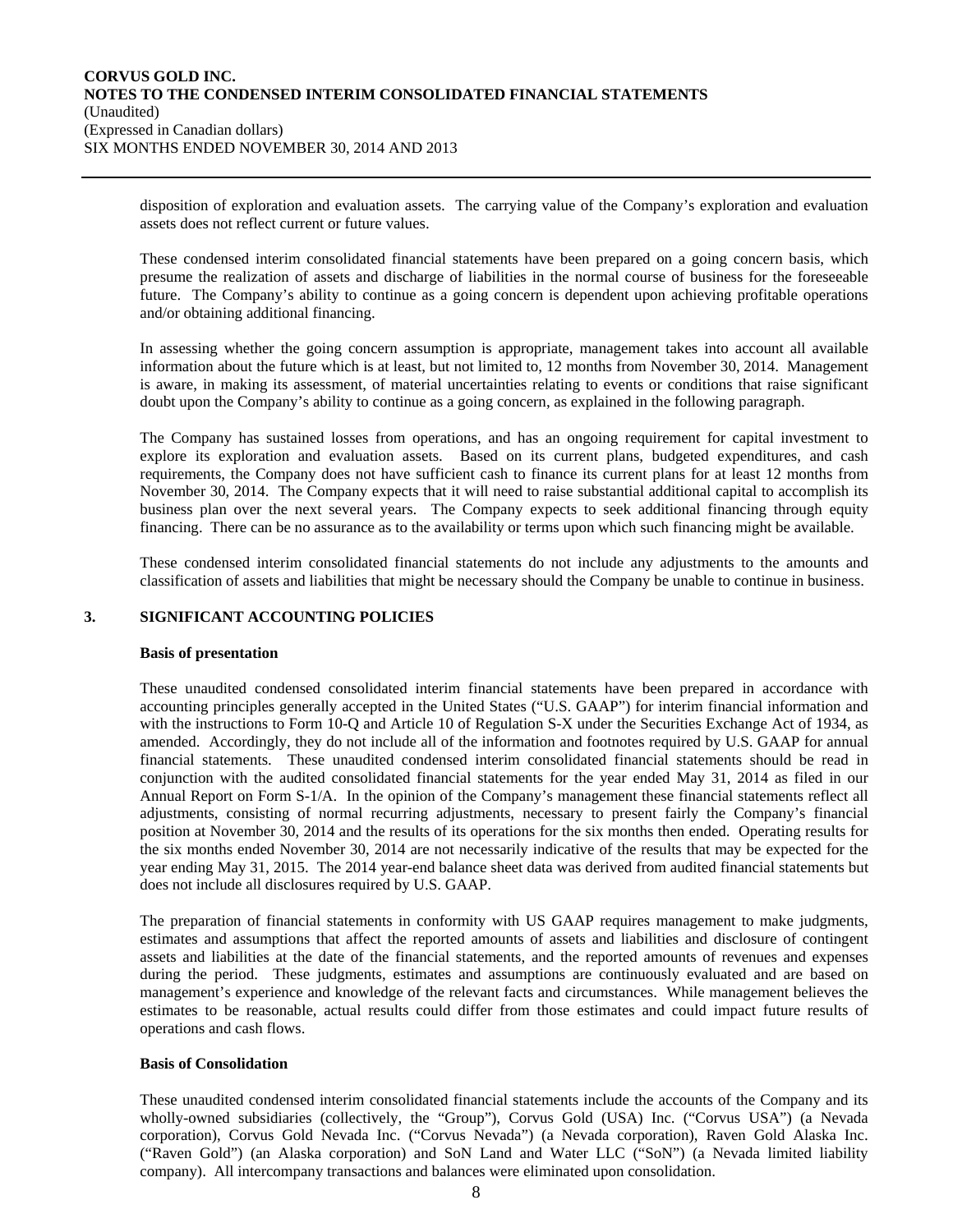#### **Earnings (loss) per share**

Basic loss per share is calculated using the weighted average number of common shares outstanding during the period. The Company uses the treasury stock method to compute the dilutive effect of options, warrants and similar instruments. Under this method, the dilutive effect on earnings (loss) per share is calculated presuming the exercise of outstanding options, warrants and similar instruments. It assumes that the proceeds of such exercise would be used to repurchase common shares at the average market price during the period. However, the calculation of diluted loss per share excludes the effects of various conversions and exercise of options and warrants that would be anti-dilutive. For the period ended November 30, 2014, 7,500,234 outstanding stock options  $(2013 - 6,175,234)$ were not included in the calculation of diluted earnings (loss) per share as their inclusion was anti-dilutive.

## **4. MARKETABLE SECURITIES**

As at November 30, 2014, the Company held 200,000 (May 31, 2014 – 200,000) common shares of WestMountain Gold with a fair value of \$109,824 (May 31, 2014 - \$147,451). The Company classified these shares as held-fortrading.

### **5. PROPERTY AND EQUIPMENT**

|                                     |              | Computer  |              |                 |              |               |
|-------------------------------------|--------------|-----------|--------------|-----------------|--------------|---------------|
|                                     |              | Equipment |              | <b>Vehicles</b> | <b>Tent</b>  | <b>Total</b>  |
|                                     |              |           |              |                 |              |               |
| Cost                                |              |           |              |                 |              |               |
| <b>Balance, May 31, 2014</b>        | $\mathbb{S}$ | 38,733    | $\mathbb{S}$ | 73,962          | \$<br>54,210 | \$<br>166,905 |
| <b>Additions</b>                    |              | 13,822    |              |                 |              | 13,822        |
| Currency translation adjustments    |              | 2,266     |              | 4,079           | 2,990        | 9,335         |
| Balance, November 30, 2014          |              |           |              |                 |              |               |
|                                     | \$           | 54,821    | \$           | 78,041          | \$<br>57,200 | \$<br>190,062 |
|                                     |              |           |              |                 |              |               |
| <b>Depreciation</b>                 |              |           |              |                 |              |               |
| <b>Balance, May 31, 2014</b>        | \$           | 21,978    | $\mathbb{S}$ | 42,058          | \$<br>5,422  | \$<br>69,458  |
| Depreciation of the period          |              | 3,595     |              | 4,857           | 4,952        | 13,404        |
| Currency translation adjustments    |              | 1,125     |              | 2,510           | 494          | 4,129         |
|                                     |              |           |              |                 |              |               |
| <b>Balance at November 30, 2014</b> | \$           | 26,698    | \$           | 49,425          | \$<br>10,868 | \$<br>86,991  |
|                                     |              |           |              |                 |              |               |
| <b>Carrying amounts</b>             |              |           |              |                 |              |               |
|                                     |              |           |              |                 |              |               |
| Balance at May 31, 2014             | \$           | 16,755    | \$           | 31,904          | \$<br>48,788 | \$<br>97,447  |
|                                     |              |           |              |                 |              |               |
|                                     |              |           |              |                 |              |               |
| <b>Balance at November 30, 2014</b> | \$           | 28,123    | \$           | 28,616          | \$<br>46,332 | \$<br>103,071 |

### **6. RECLAMATION BOND**

As at November 30, 2014 the Company has not commenced development of any exploration and evaluation assets and accordingly a reasonable estimate of the timing of the cash flows cannot be made. The Company has posted non-interest bearing bonds totalling \$311,966 (USD 272,697) (May 31, 2014 - \$522,332 (USD 481,767)) with the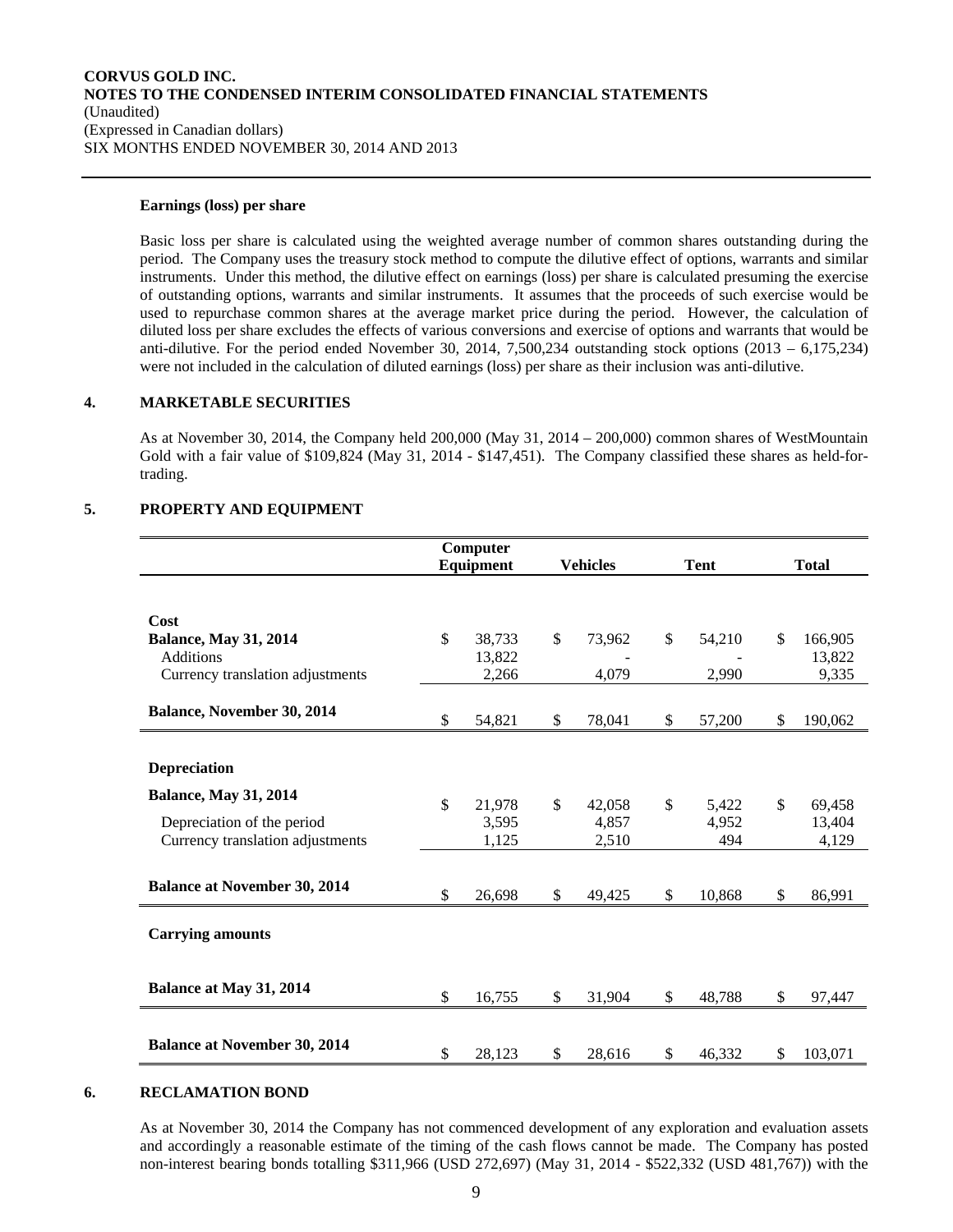Nevada Division of Minerals in the State of Nevada as security for these obligations. Fair value cannot be reasonably determined and accordingly the bonds have been recorded at historical cost, adjusted for current exchange rates.

## **7. MINERAL PROPERTIES**

The Company had the following activity related to capitalized acquisition costs:

|                                   | Chisna                   | North<br>Bullfrog        | LMS         | <b>Total</b> |
|-----------------------------------|--------------------------|--------------------------|-------------|--------------|
|                                   | (note 7(a))              | (notes 7(d))             | (note 7(c)) |              |
| <b>Balance, May 31, 2014</b>      | \$550.255                | \$3,168,810              | \$326.050   | \$4.045.115  |
| Acquisition costs                 | $\overline{\phantom{a}}$ | $\overline{\phantom{0}}$ |             |              |
| Currency translation adjustments  | 30,350                   | 172,380                  | 17.984      | 220,714      |
| <b>Balance, November 30, 2014</b> | \$580,605                | \$3,341,190              | \$344.034   | \$4,265,829  |

The following table presents costs incurred for exploration and evaluation activities for the six months ended November 30, 2014:

|                                   |              |                          |     | North        |    |                          |              |
|-----------------------------------|--------------|--------------------------|-----|--------------|----|--------------------------|--------------|
|                                   | West Pogo    | Chisna                   |     | Bullfrog     |    | LMS                      | <b>Total</b> |
|                                   | (note 7(b))  | (note 7(a))              |     | (notes 7(d)) |    | (note 7(c))              |              |
|                                   |              |                          |     |              |    |                          |              |
| Exploration costs:                |              |                          |     |              |    |                          |              |
| Aircraft services                 | \$           | \$<br>11,202             | -\$ |              | S  | $\overline{\phantom{a}}$ | \$<br>11,202 |
| Assay                             |              | 12,924                   |     | 518,514      |    |                          | 531,438      |
| Drilling                          |              | $\overline{\phantom{a}}$ |     | 1,293,549    |    | $\overline{\phantom{a}}$ | 1,293,549    |
| Equipment rental                  |              | 1,466                    |     | 217,531      |    |                          | 218,997      |
| Field costs                       | 2,015        | 6,384                    |     | 237,917      |    | 200                      | 246,516      |
| Geological/Geophysical            | 4,164        | 1,811                    |     | 632,787      |    | 27,893                   | 666,655      |
| Land maintenance & tenure         | 11,023       | 77,972                   |     | 223,990      |    | 27,331                   | 340,316      |
| Permits                           |              |                          |     |              |    |                          |              |
| Professional fees                 |              |                          |     |              |    |                          |              |
| <b>Studies</b>                    |              |                          |     | 345,082      |    |                          | 345,082      |
| Transportation                    |              |                          |     |              |    | 522                      | 522          |
| Travel                            |              | 5,133                    |     | 131,356      |    | 1,423                    | 137,912      |
| Total expenditures for the period | \$<br>17,202 | \$116,892                |     | \$3,600,726  | \$ | 57,369                   | \$3,792,189  |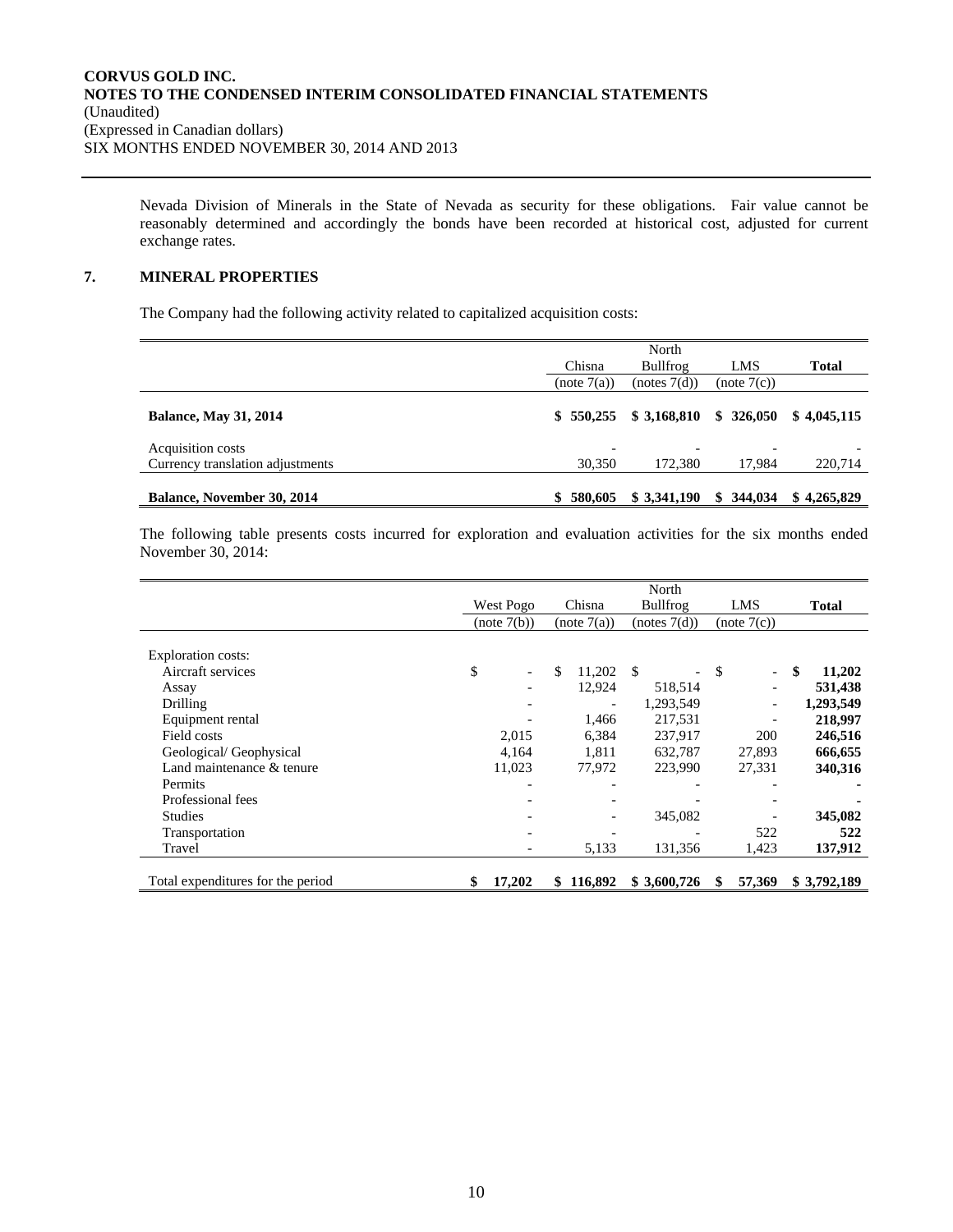The following table presents costs incurred for exploration and evaluation activities for the six months ended November 30, 2013:

|                    | West                           |                                | North           |                                |              |                                |              |
|--------------------|--------------------------------|--------------------------------|-----------------|--------------------------------|--------------|--------------------------------|--------------|
|                    | Pogo                           | Chisna                         | <b>Bullfrog</b> | LMS                            | Terra        | Gerfaut                        | <b>Total</b> |
|                    | (note 7(b))                    | (note 7(a))                    | (notes 7(d))    | (note 7(c))                    |              |                                |              |
|                    |                                |                                |                 |                                |              |                                |              |
| Exploration costs: |                                |                                |                 |                                |              |                                |              |
| Aircraft services  | \$<br>$\overline{\phantom{0}}$ | \$<br>$\overline{\phantom{a}}$ | \$              | \$<br>$\overline{\phantom{a}}$ | \$<br>1,778  | \$<br>$\overline{\phantom{0}}$ | \$<br>1,778  |
| Assay              |                                | $\overline{\phantom{0}}$       | 1,063,272       |                                |              |                                | 1,063,272    |
| Drilling           |                                |                                | 1,946,584       |                                |              |                                | 1,946,584    |
| Equipment rental   |                                |                                | 189,305         |                                | 840          |                                | 190,145      |
| Field costs        |                                | 10,348                         | 108,009         |                                | 8            | 2,360                          | 120,725      |
| Geological/        |                                |                                |                 |                                |              |                                |              |
| Geophysical        |                                | 11,399                         | 597,572         |                                | 32,073       | 31                             | 641,075      |
| Land maintenance   |                                |                                |                 |                                |              |                                |              |
| $&$ tenure         | 3,373                          | 110,503                        | 215,360         | 20,701                         | 95,735       |                                | 445,672      |
| Permits            |                                |                                | 2,001           |                                |              |                                | 2,001        |
| Professional fees  |                                |                                |                 |                                | 221          |                                | 221          |
| <b>Studies</b>     |                                |                                | 327,636         |                                |              |                                | 327,636      |
| Transportation     |                                | 1,526                          |                 |                                |              |                                | 1,526        |
| Travel             |                                | 7,072                          | 125,402         |                                | 4,442        |                                | 136,916      |
|                    |                                |                                |                 |                                |              |                                |              |
|                    | 3,373                          | 140,848                        | 4,575,141       | 20,701                         | 135,097      | 2,391                          | 4,877,551    |
| Cost recovery      |                                |                                |                 |                                | (95, 957)    |                                | (95, 957)    |
|                    |                                |                                |                 |                                |              |                                |              |
| Total expenditures |                                |                                |                 |                                |              |                                |              |
| for the period     | \$<br>3,373                    | \$<br>140,848                  | \$4,575,141     | \$<br>20,701                   | \$<br>39,140 | \$<br>2,391                    | \$4,781,594  |

### **a) Chisna Property, Alaska**

The Chisna property is located in the eastern Alaska Range, Alaska, and is comprised of unpatented mineral claims owned 100% by the Company and fee simple lands leased from Ahtna Incorporated.

On November 2, 2009, ITH and Talon Gold Alaska, Inc. (ITH's wholly-owned Alaskan subsidiary) ("Talon Gold") entered into an agreement (as amended) with Ocean Park Ventures Corp. ("OPV"). Pursuant to the agreement, an Alaskan subsidiary of OPV ("Subco") and Raven Gold formed a joint venture (the "OPV/Raven JV") for the purpose of exploring and developing the Chisna property.

On November 7, 2012, OPV withdrew from the joint venture and thereby returned 100% of the Chisna Project to the Company.

On March 24, 2010, Raven Gold entered into a Mineral Exploration Agreement with Option to Lease with Ahtna Incorporated ("Ahtna"), an Alaska Native Regional Corporation, concerning approximately 26,516 hectares of fee simple lands in the Athell Area of Alaska surrounding or adjacent to some of the blocks of mineral claims owned by Raven Gold (the "Ahtna Agreement").

The key terms of the Ahtna Agreement include the following:

- exclusive right to explore, and the option to enter into a mining lease to develop and mine, the subject lands for a six-year period
- annual option payments of USD 1.00 USD 1.25 per acre
- minimum exploration expenditures of USD 4.00 USD 8.00 per acre, provided that if the agreement is not terminated at the end of any option year, the exploration expenditures for the next year become a firm commitment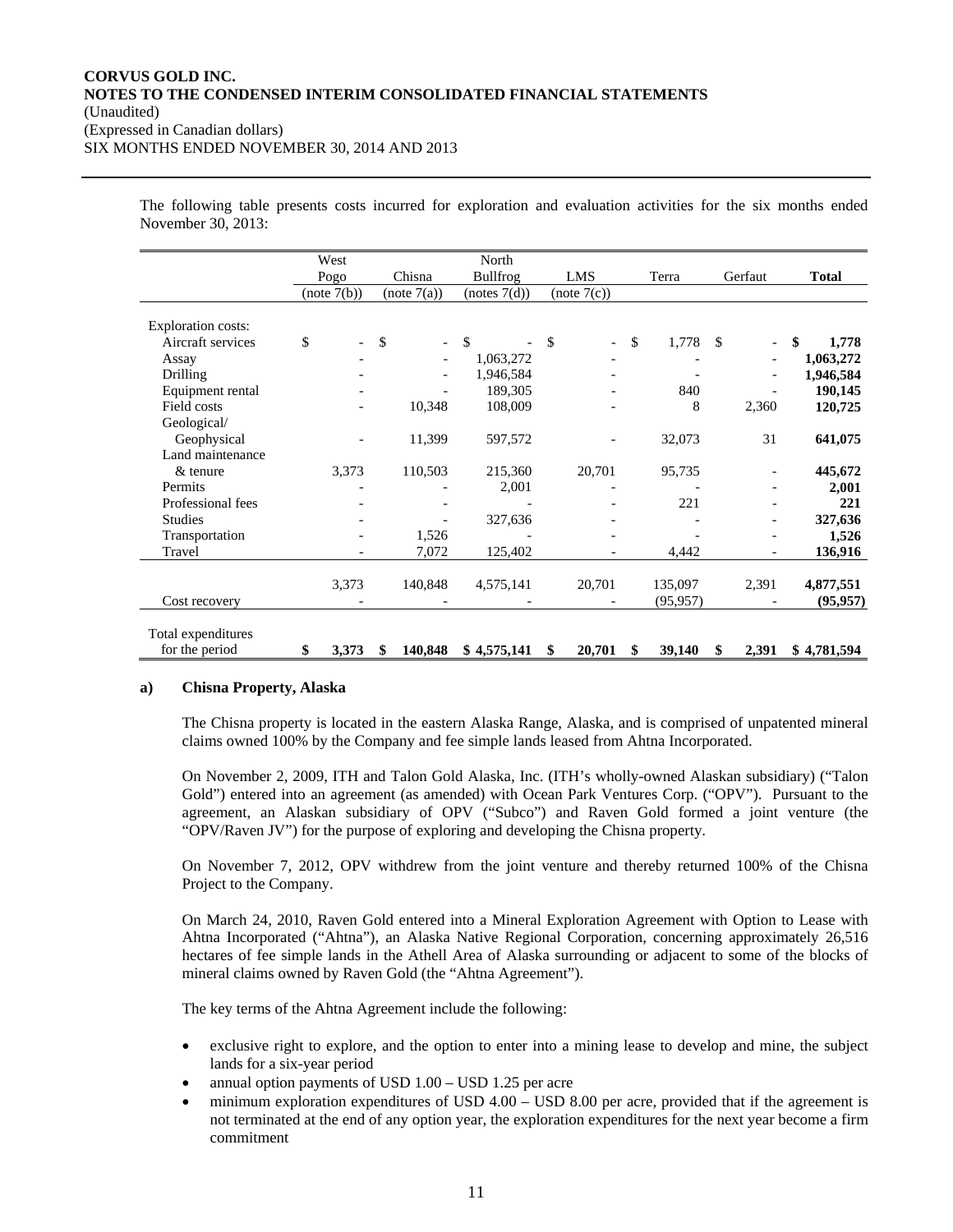- at the end of the third year, Raven Gold will release at least 50% of the original lands subject to the agreement
- preferential contracting, hiring and training practice for Ahtna shareholders or designees
- scholarship contributions to the Ahtna Heritage Foundation (USD 10,000/year, subject to increase for inflation)
- all surface work subject to Ahtna archaeological and cultural clearance

Upon Raven Gold having expended an aggregate of USD 1,000,000 (including 2,500 feet of core drilling) and having completed a feasibility study over some or all of the land subject to the exploration agreement within the six year term of the Ahtna Agreement, Raven Gold has the option to enter into a mining lease. The key terms of the mining lease include:

- exclusive mining rights for an initial term of ten years and so long thereafter as commercial production continues
- minimum exploration expenditures of USD 4.00 USD 9.00 per acre subject to the lease until commercial production is achieved, escalating over time
- advance minimum royalty payments of USD 6.00 USD 12.00 per acre escalating over time (50% deductible from production royalties)
- NSR production royalties for gold and silver scaled from 2.5% (gold price USD 550 per ounce or less) to 14% (gold price USD 1,900 per ounce or higher). 2.5% on base metals and 3% on all minerals other than gold, silver or base metals
- Ahtna is also entitled to receive an amount by which 20% of the net profits realized by Raven Gold from its mining operations on Ahtna minerals (10% in the case of non-Ahtna minerals) in any year exceed the aggregate royalties paid by Raven Gold to Ahtna in that year
- Ahtna has the right to acquire a working interest in the lands subject to the lease, which is to be greater than or equal to 10% but not more than 15%, upon Raven Gold having made a production decision, and in consideration, Ahtna will be required to fund ongoing operations after such exercise in an amount equal to 200% of Ahtna's percentage share of the pre-production expenditures incurred by Raven Gold (not including advance minimum royalty payments to Ahtna).

During the period ended November 30, 2014, the Company gave notification and terminated the Ahtna lease.

### **b) West Pogo Property, Alaska**

The West Pogo property is located approximately 50 kilometres north of Delta Junction, Alaska, and consists of unpatented mineral claims owned 100% by the Company.

During the year ended May 31, 2014, the Company wrote off the West Pogo property, as there had been a delay in exploration work on the property for an extended period of time.

## **c) LMS Property, Alaska**

The LMS property consists of unpatented mineral claims owned 100% by the Company.

## **d) North Bullfrog Project, Nevada**

The Company's North Bullfrog project consists of certain leased patented lode mining claims and an additional 758 federal unpatented mining claims owned 100% by the Company.

## (i) **Interests acquired from Redstar Gold Corp.**

On October 9, 2009, a US subsidiary of ITH at the time (Corvus Nevada) completed the acquisition of all of the interests of Redstar Gold Corp. ("Redstar") and Redstar Gold U.S.A. Inc. ("Redstar US") in the North Bullfrog project, which consisted of the following leases: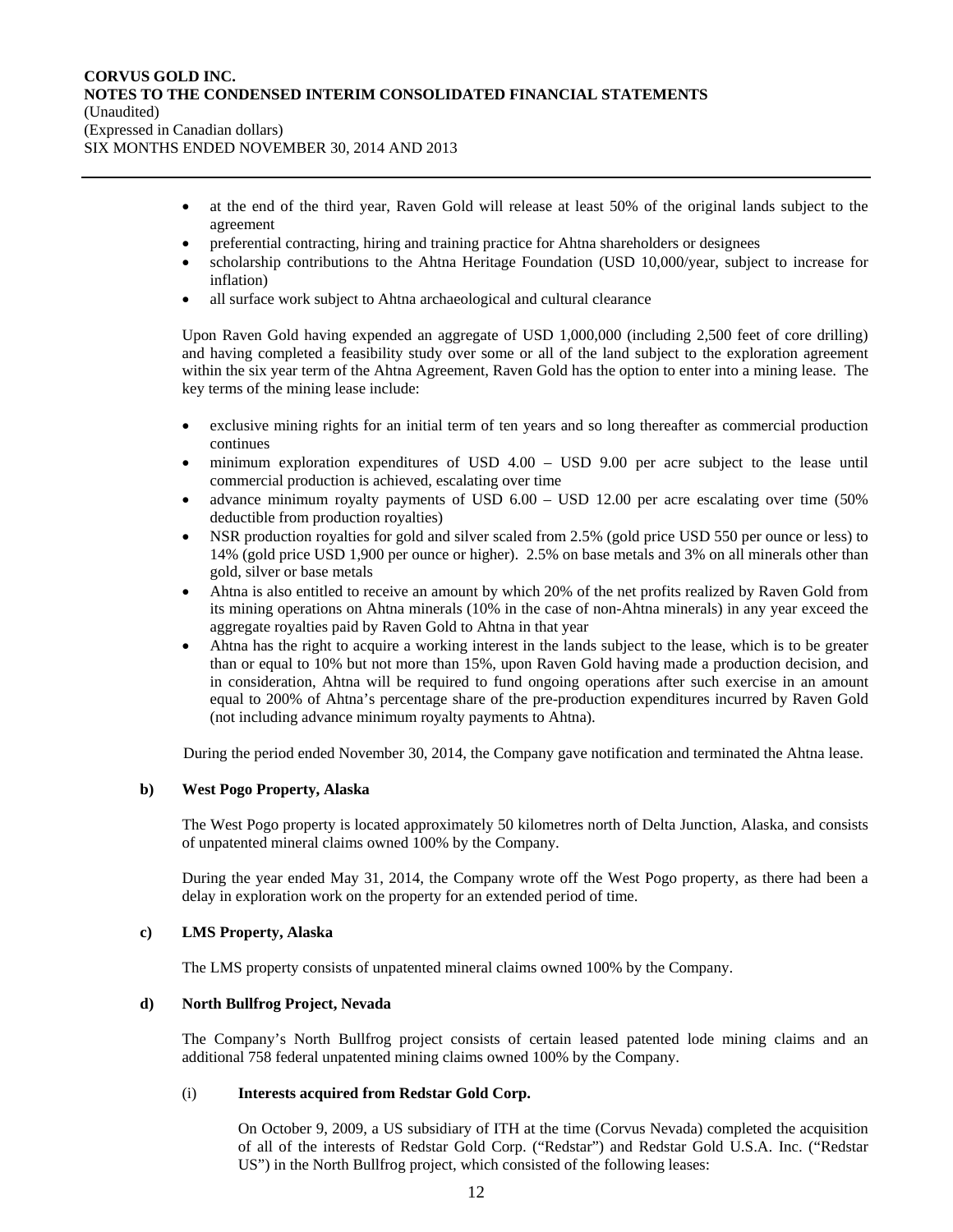- (1) Pursuant to a mining lease and option to purchase agreement made effective October 27, 2008 between Redstar and an arm's length limited liability company, Redstar has leased (and has the option to purchase) 12 patented mining claims referred to as the "Connection" property. The ten-year, renewable mining lease requires advance minimum royalty payments (recoupable from production royalties, but not applicable to the purchase price if the option to purchase is exercised) of USD 10,800 (paid) on signing and annual payments for the first three anniversaries of USD 10,800 (paid) and USD 16,200 for every year thereafter (paid to September 30, 2014). Redstar has an option to purchase the property (subject to the NSR royalty below) for USD 1,000,000 at any time during the life of the lease. Production is subject to a 4% NSR royalty, which may be purchased by the lessee for USD 1,250,000 per 1% (USD 5,000,000 for the entire royalty).
- (2) Pursuant to a mining lease made and entered into as of May 8, 2006 between Redstar and two arm's length individuals, Redstar has leased 3 patented mining claims which form part of the North Bullfrog project holdings. The lease is for an initial term of 10 years, and for so long thereafter as mining activities continue on the claims or contiguous claims held by the lessee. The lessee is required to pay advance minimum royalty payments (recoupable from production royalties) of USD 4,000 on execution, USD 3,500 on each of May 8, 2007, 2008 and 2009 (paid), USD 4,500 on May 8, 2010 and each anniversary thereafter, adjusted for inflation (paid to May 8, 2014). The lessor is entitled to receive a 2% NSR royalty on all production, which may be purchased by the lessee for USD 1,000,000 per 1% (USD 2,000,000 for the entire royalty).
- (3) Pursuant to a mining lease made and entered into as of May 8, 2006 between Redstar and an arm's length private Nevada corporation, Redstar has leased 2 patented mining claims which form part of the North Bullfrog project holdings. The lease is for an initial term of 10 years, and for so long thereafter as mining activities continue on the claims or contiguous claims held by the lessee. The lessee is required to pay advance minimum royalty payments (recoupable from production royalties) of USD 2,000 on execution, USD 2,000 on each of May 8, 2007, 2008 and 2009 (paid), USD 3,000 on May 8, 2010 and each anniversary thereafter, adjusted for inflation (paid to May 8, 2014). The lessor is entitled to receive a 3% NSR royalty on all production, which may be purchased by the lessee for USD 850,000 per 1% (USD 2,550,000 for the entire royalty).
- (4) Pursuant to a mining lease made and entered into as of May 16, 2006 between Redstar and an arm's length individual, Redstar has leased 12 patented mineral claims which form part of the North Bullfrog project holdings. The lease is for an initial term of 10 years, and for so long thereafter as mining activities continue on the claims or contiguous claims held by the lessee. The lessee is required to pay advance minimum royalty payments (recoupable from production royalties) of USD 20,500 on execution and USD 20,000 on each anniversary thereafter (paid to May 16, 2014). The lessor is entitled to receive a 4% NSR royalty on all production, which may be purchased by the lessee for USD 1,000,000 per 1% (USD 4,000,000 for the entire royalty).
- (5) Pursuant to a mining lease made and entered into as of May 22, 2006 between Redstar and two arm's length individuals, Redstar has leased 3 patented mineral claims which form part of the North Bullfrog project holdings. The lease is for an initial term of 10 years, and for so long thereafter as mining activities continue on the claims or contiguous claims held by the lessee. The lessee is required to pay advance minimum royalty payments (recoupable from production royalties) of USD 8,000 on execution, USD 4,800 on each of May 22, 2007, 2008 and 2009 (paid), USD 7,200 on May 22, 2010 and each anniversary thereafter, adjusted for inflation (paid to May 22, 2014). The lessor is entitled to receive a 2% NSR royalty on all production, which may be purchased by the lessee for USD 1,000,000 per 1% (USD 2,000,000 for the entire royalty).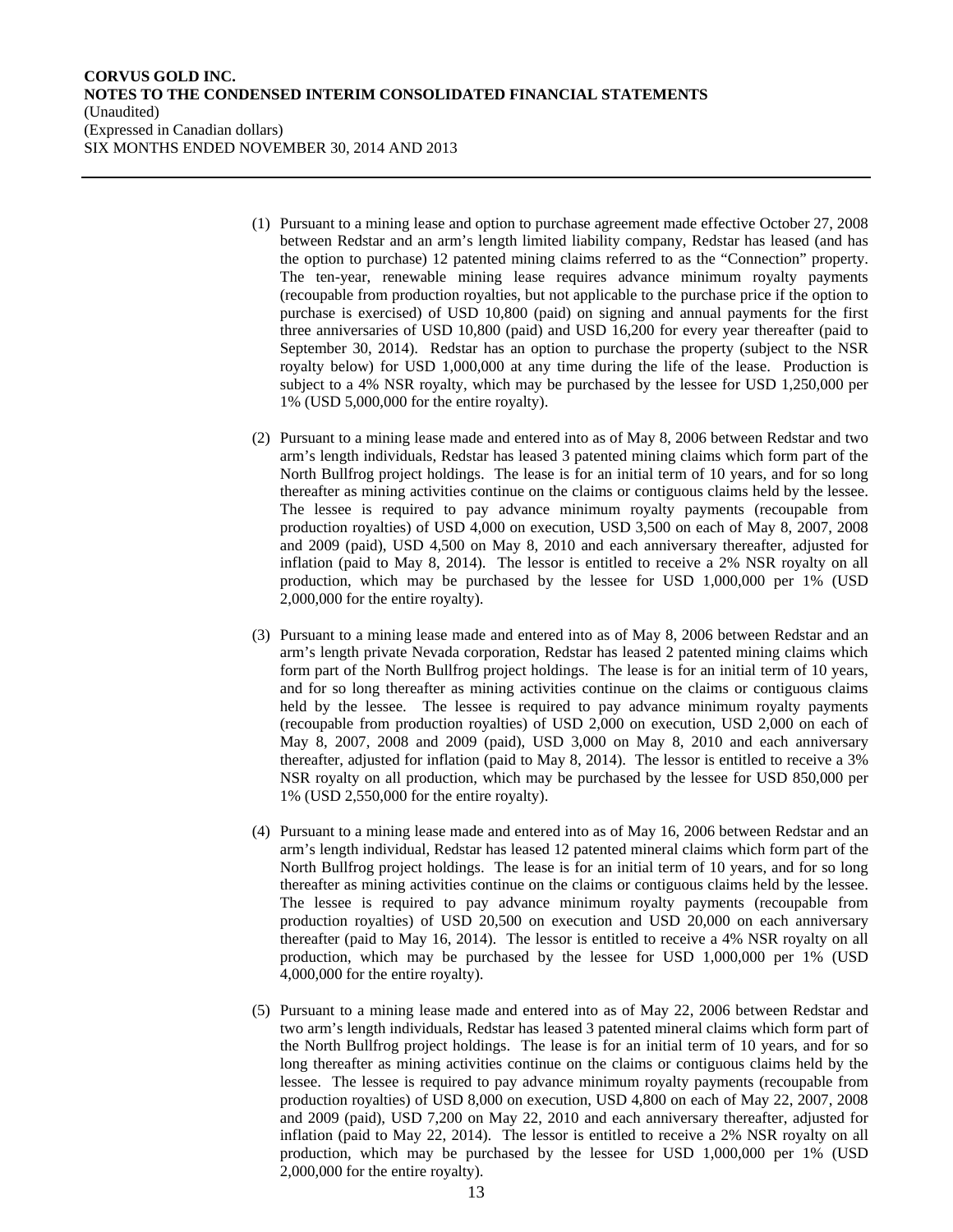(6) Pursuant to a mining lease made and entered into as of June 16, 2006 between Redstar and an arm's length individual, Redstar has leased one patented mineral claims which form part of the North Bullfrog project holdings. The lease is for an initial term of 10 years, and for so long thereafter as mining activities continue on the claims or contiguous claims held by the lessee. The lessee is required to pay advance minimum royalty payments (recoupable from production royalties) of USD 2,000 on execution, USD 2,000 on each of June 16, 2007, 2008 and 2009 (paid), USD 3,000 on June 16, 2010 and each anniversary thereafter, adjusted for inflation (paid to June 16, 2014). The lessor is entitled to receive a 2% NSR royalty on all production, which may be purchased by the lessee for USD 1,000,000 per 1% (USD 2,000,000 for the entire royalty).

As a consequence of the acquisition of Redstar and Redstar US's interest in the foregoing leases, Corvus Nevada is now the lessee under all of such leases. The Company acquired all of the shares of Corvus Nevada on August 26, 2010 upon the completion of the Arrangement.

#### (ii) **Interests acquired directly by Corvus Nevada**

- (1) Pursuant to a mining lease and option to purchase agreement made effective December 1, 2007 between Corvus Nevada and a group of arm's length limited partnerships, Corvus Nevada has leased (and has the option to purchase) patented mining claims referred to as the "Mayflower" claims which form part of the North Bullfrog project. The terms of the lease/option are as follows:
	- ¤ *Terms*: Initial term of five years, commencing December 1, 2007, with the option to extend the lease for an additional five years. The lease will continue for as long thereafter as the property is in commercial production or, alternatively, for an additional three years if Corvus Nevada makes advance minimum royalty payments of USD 100,000 per year (which are recoupable against actual production royalties).
	- ¤ *Lease Payments*: USD 5,000 (paid) and 25,000 common shares of ITH (delivered) following regulatory acceptance of the transaction; and an additional USD 5,000 and 20,000 common shares on each of the first through fourth lease anniversaries (paid and issued). Pursuant to an agreement with the lessors, in lieu of the 20,000 ITH shares due December 1, 2010, Corvus Nevada paid USD 108,750 on November 10, 2010 and delivered 46,250 common shares of the Company on December 2, 2010. If Corvus Nevada elects to extend the lease for a second five-year term, it will pay USD 10,000 and deliver 50,000 common shares of ITH upon election being made, and an additional 50,000 common shares of ITH on each of the fifth through ninth anniversaries (USD 10,000 paid on October 31, 2012 and 50,000 common shares of ITH delivered on October 25, 2012 paid with cash of \$126,924; USD 10,000 paid on November 13 , 2013 and 50,000 common shares of ITH delivered on November 25, 2013 paid with cash of \$35,871, and USD 10,000 paid on November 17, 2014 and 50,000 common shares of ITH, purchased for \$18,662 in the market by the Company, were delivered on November 7, 2014).
	- ¤ *Work Commitments*: USD 100,000 per year for the first three years (incurred), USD 200,000 per year for the years  $4 - 6$  (incurred) and USD 300,000 for the years  $7 - 10$ . Excess expenditures in any year may be carried forward. If Corvus Nevada does not incur the required expenditures in year one, the deficiency is required to be paid to the lessors.
	- ¤ *Retained Royalty*: Corvus Nevada will pay the lessors a NSR royalty of 2% if the average gold price is USD 400 per ounce or less, 3% if the average gold price is between USD 401 and USD 500 per ounce and 4% if the average gold price is greater than USD 500 per ounce.
- (2) Pursuant to a mining lease and option to purchase made effective March 1, 2011 between Corvus Nevada and an arm's length individual, Corvus Nevada has leased, and has the option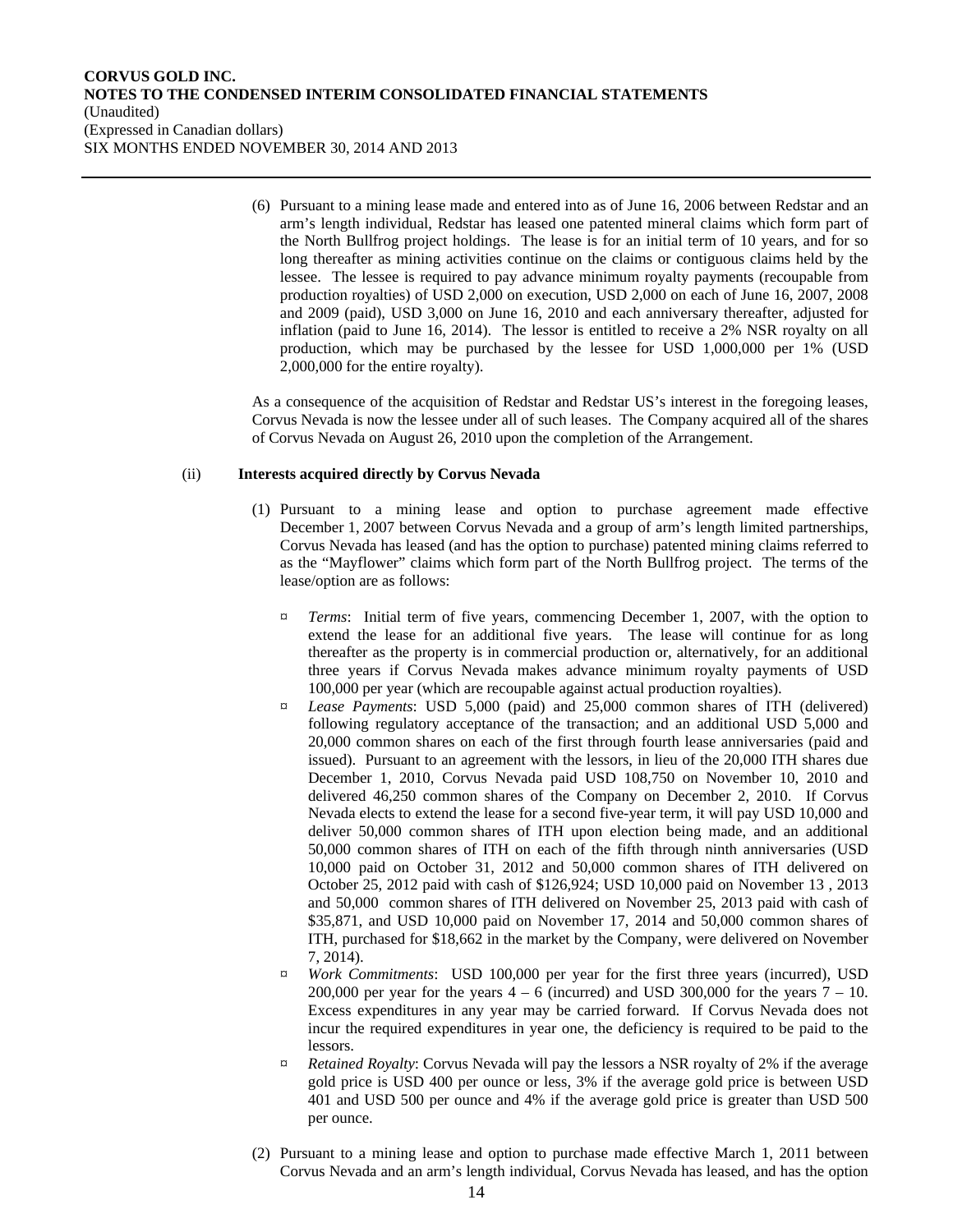to purchase, 2 patented mineral claims which form part of the North Bullfrog project holdings. The lease is for an initial term of 10 years, subject to extension for an additional 10 years (provided advance minimum royalties are timely paid), and for so long thereafter as mining activities continue on the claims. The lessee is required to pay advance minimum royalty payments (recoupable from production royalties, but not applicable to the purchase price if the option to purchase is exercised) of USD 20,000 on execution (paid), USD 25,000 on each of March 1, 2012 (paid), 2013 (paid) and 2014 (paid), USD 30,000 on March 1, 2015 and each anniversary thereafter, adjusted for inflation. The lessor is entitled to receive a 2% NSR royalty on all production. The lessee may purchase the royalty for USD 1,000,000 per 1%. If the lessee purchases the entire royalty (USD 2,000,000) the lessee will also acquire all interest of the lessor in the subject property.

- (3) Pursuant to a purchase agreement made effective March 28, 2013, Corvus Nevada has agreed to purchase the surface rights of five patented mining claims owned by two arm's length individuals for USD 160,000 payable on closing (March 28, 2013). The Terms include payment by Corvus Nevada of a fee of USD 0.02 per ton of overburden to be stored on the property, subject to payment of a minimum of 12 million short tons. The minimum tonnage fee (USD 240,000) bears interest at 4.77% per annum from closing and is evidenced by a promissory note due on the sooner of the commencing of use of the property for waste materials storage or December 31, 2015. As a result, the Company recorded \$406,240 (USD 400,000) in acquisition costs with \$157,408 paid in cash and the remaining \$248,832 (USD 240,000) in promissory note payable (note 8) during the year ended May 31, 2013.
- (4) In December 2013, SoN completed the purchase of a parcel of land approximately 30 km north of the North Bullfrog project which carries with it 1,600 acre feet of irrigation water rights. The cost of the land and associated water rights was cash payment of \$1,100,118 (USD 1,034,626).

### **Acquisitions**

The acquisition of title to mineral properties is a detailed and time-consuming process. The Company has taken steps, in accordance with industry norms, to verify title to mineral properties in which it has an interest. Although the Company has taken every reasonable precaution to ensure that legal title to its properties is properly recorded in the name of the Company (or, in the case of an option, in the name of the relevant optionor), there can be no assurance that such title will ultimately be secured.

### **Environmental Expenditures**

The operations of the Company may in the future be affected from time to time in varying degrees by changes in environmental regulations, including those for future removal and site restoration costs. Both the likelihood of new regulations and their overall effect upon the Company vary greatly and are not predictable. The Company's policy is to meet or, if possible, surpass standards set by relevant legislation by application of technically proven and economically feasible measures.

Environmental expenditures that relate to ongoing environmental and reclamation programs are charged against earnings as incurred or capitalized and amortized depending on their future economic benefits. Estimated future removal and site restoration costs, when the ultimate liability is reasonably determinable, are charged against earnings over the estimated remaining life of the related business operation, net of expected recoveries. The Company has determined as of November 30, 2014, the disturbances to earth are minimal, therefore has not recorded a provision for environmental expenditures.

#### **8. PROMISSORY NOTE PAYABLE**

As at March 28, 2013 the Company issued a promissory note payable of USD 240,000 (May 31, 2014 - \$260,208 (USD 240,000)) bearing interest at 4.77% per annum due on the sooner of the commencing of use of the property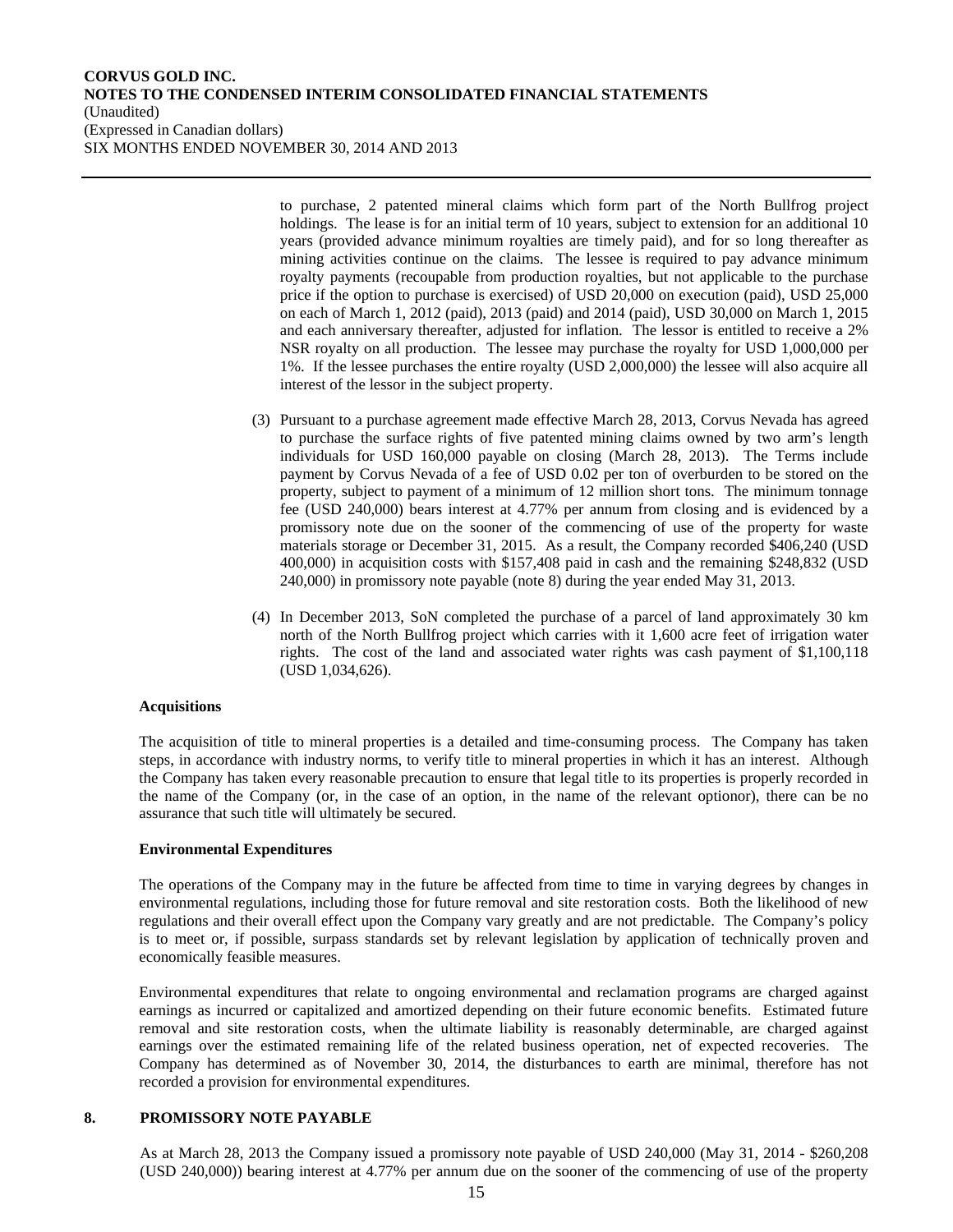for waste materials storage as stated in note  $7(d)(ii)(3)$  or December 31, 2015. At November 30, 2014, the promissory note payable was translated to \$274,560.

## **9. SHARE CAPITAL**

#### **Authorized**

Unlimited common shares without par value.

#### **Share issuances**

During the period ended November 30, 2014:

On August 27, 2014, the Company closed a non-brokered public equity financing and issued 5,150,000 common shares at a price of \$1.20 per share for gross proceeds of \$6,180,000. In connection with the financing, the Company paid \$190,167 in share issuance costs. The offering was registered under the United States Securities Act of 1933, as amended, pursuant to a Form S-1 registration statement filed with the United States Securities and Exchange Commission and qualified in certain Canadian provinces pursuant to a prospectus filed with the relevant Canadian regulatory authorities.

### **Stock options**

Stock options awarded to employees and non-employees by the Company are measured and recognized in the condensed interim consolidated statement of comprehensive loss over the vesting period.

The Company has adopted an incentive stock option plan (the "2010 Plan"). The essential elements of the 2010 Plan provide that the aggregate number of common shares of the Company's share capital that may be made issuable pursuant to options granted under the 2010 Plan (together with any other shares which may be issued under other share compensation plans of the Company) may not exceed 10% of the number of issued shares of the Company at the time of the granting of the options. Options granted under the 2010 Plan will have a maximum term of ten years. The exercise price of options granted under the 2010 Plan will not be less than the greater of the market price of the common shares (as defined by the Toronto Stock Exchange ("TSX"), currently defined as the 5 day volume weighted average price for the 5 trading days immediately preceding the date of grant) or the closing market price of the Company's common shares for the trading day immediately preceding the date of grant), or such other price as may be agreed to by the Company and accepted by the TSX. Options granted under the 2010 Plan vest immediately, unless otherwise determined by the directors at the date of grant.

A summary of the status of the stock option plan as of November 30 and May 31, 2014, and changes during the periods are presented below:

|                                  |                                      | <b>November 30, 2014</b> |                | May 31, 2014            |
|----------------------------------|--------------------------------------|--------------------------|----------------|-------------------------|
|                                  | <b>Weighted Average</b><br>Number of |                          | Number of      | <b>Weighted Average</b> |
|                                  | <b>Options</b>                       | <b>Exercise Price</b>    | <b>Options</b> | <b>Exercise Price</b>   |
|                                  |                                      |                          |                |                         |
| Balance, beginning of the period | 6,175,234                            | 0.84<br>S                | 4,075,234      | 0.88<br>S               |
| Granted                          | 1,475,000                            | 1.37                     | 2,470,000      | 0.76                    |
| Exercised                        | -                                    |                          | (70,000)       | (0.69)                  |
| Forfeited                        | -                                    | $\qquad \qquad -$        | (300,000)      | (0.81)                  |
| Expired                          | (150,000)                            | 1.08                     |                |                         |
|                                  |                                      |                          |                |                         |
| Balance, end of the period       | 7.500.234                            | 0.94                     | 6.175.234      | 0.84                    |

The weighted average remaining contractual life of options outstanding at November 30, 2014 was 3.34 years (May 31, 2014 - 3.46 years).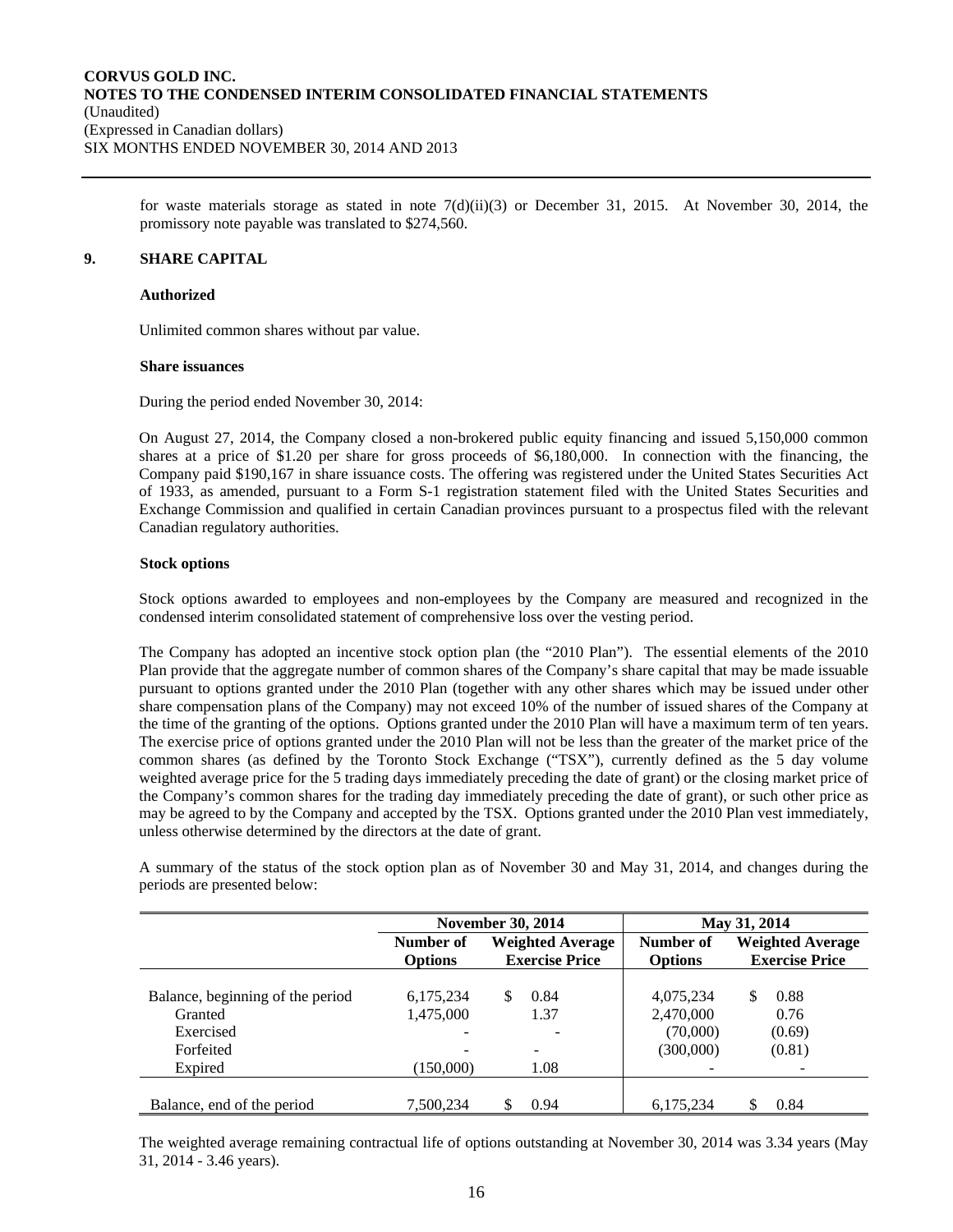Stock options outstanding are as follows:

|                                                            |                                        | <b>November 30, 2014</b>              |                                         |                                                             | May 31, 2014                |                                       |
|------------------------------------------------------------|----------------------------------------|---------------------------------------|-----------------------------------------|-------------------------------------------------------------|-----------------------------|---------------------------------------|
| <b>Expiry Date</b>                                         | <b>Exercise</b><br>Price               | <b>Number</b><br>of<br><b>Options</b> | <b>Exercisable</b><br>at Period-<br>End | <b>Exercise</b><br>Price                                    | Number of<br><b>Options</b> | <b>Exercisable</b><br>at Year-<br>End |
| September 27, 2014<br>July 29, 2016                        | \$<br>\$<br>0.50                       | 483.334                               | $\overline{\phantom{a}}$<br>483,334     | \$<br>1.08<br>\$<br>0.50                                    | 150,000<br>483,334          | 150,000<br>483,334                    |
| October 29, 2016<br>November 17, 2016<br>May 29, 2017      | \$<br>0.96<br>\$<br>0.67<br>\$<br>0.92 | 100,000<br>210,000<br>300,000         | 50,000<br>210,000<br>300,000            | \$<br>$\overline{\phantom{0}}$<br>\$<br>0.67<br>\$<br>0.92  | 210,000<br>300,000          | 210,000<br>300,000                    |
| September 19, 2017<br>August 16, 2018<br>September 8, 2019 | \$<br>0.96<br>\$<br>0.76<br>1.40<br>S  | 2,561,900<br>2,470,000<br>1,375,000   | 2,561,900<br>1,645,020<br>457,875       | \$.<br>0.96<br>\$<br>0.76<br>\$<br>$\overline{\phantom{a}}$ | 2,561,900<br>2.470,000      | 1,628,370<br>822,510                  |
|                                                            |                                        | 7,500,234                             | 5,708,129                               |                                                             | 6,175,234                   | 3,594,214                             |

## **Stock-based compensation**

The Company uses the fair value method for determining stock-based compensation for all options granted during the periods. The fair value of options granted was \$1,068,471 (2013 - \$1,449,654), determined using the Black-Scholes option pricing model based on the following weighted average assumptions:

| For the six months ended November 30, | 2014       | 2013    |
|---------------------------------------|------------|---------|
|                                       |            |         |
| Risk-free interest rate               | 1.56%      | 1.96%   |
| Expected life of options              | 4.80 years | 5 years |
| Annualized volatility                 | 68.30%     | 100%    |
| Dividend yield                        | $0.0\%$    | $0.0\%$ |
| Exercise price                        | \$1.37     | \$0.76  |
|                                       |            |         |
| Fair value per share                  | \$0.72     | \$0.59  |

Annualized volatility was determined by reference to historic volatility of similar entities following a comparable period in their lives.

Stock-based compensation has been allocated as follows:

| For the six months ended November 30,             | 2014 |         | 2013          |  |
|---------------------------------------------------|------|---------|---------------|--|
|                                                   |      |         |               |  |
| Consulting                                        | \$   | 265,439 | \$<br>212,088 |  |
| Exploration expenditures - Geological/geophysical |      | 24,847  | 31,163        |  |
| Investor relations                                |      | 121,837 | 192,871       |  |
| Professional fees                                 |      | 30,278  | 40,203        |  |
| Wages and benefits                                |      | 375,061 | 410,356       |  |
|                                                   |      |         |               |  |
|                                                   | \$   | 817.462 | 886,681       |  |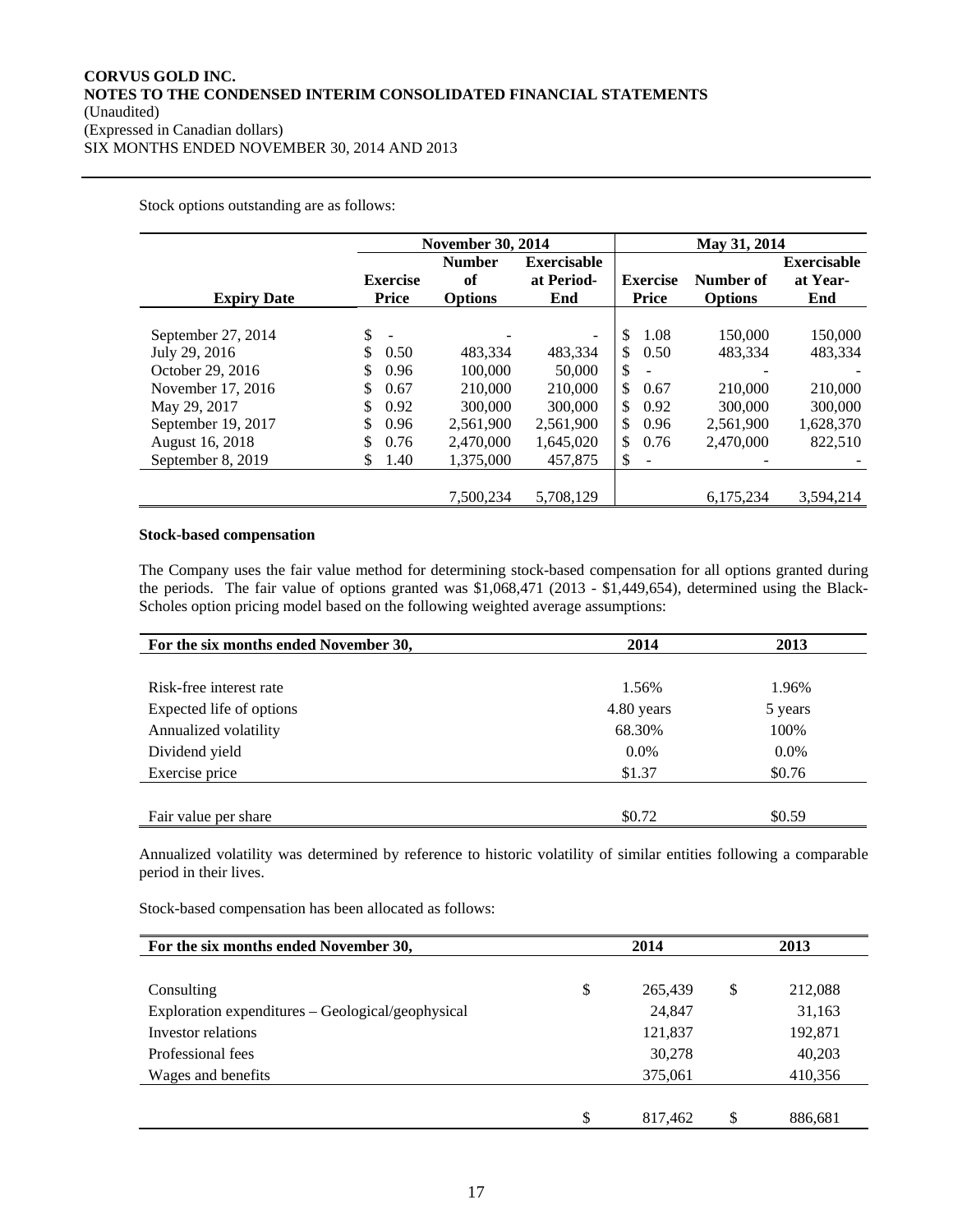## **10. RELATED PARTY TRANSACTIONS**

During the period ended November 30, 2014, the Company entered into the following transactions with related parties:

#### **Management compensation**

| For the six months ended November 30,                                                  | 2014 |         | 2013 |           |
|----------------------------------------------------------------------------------------|------|---------|------|-----------|
|                                                                                        |      |         |      |           |
| Consulting fees to CFO                                                                 | \$   | 36,000  | S    | 36,000    |
| Wages and benefits to CEO, President and COO                                           |      | 308,239 |      | 246,680   |
| Directors fees (included in consulting fees)                                           |      | 59,000  |      | 54,774    |
| Fees to Vice President of Corporate Communications (included in<br>investor relations) |      | 75,000  |      | 60,000    |
|                                                                                        |      |         |      |           |
| Professional fees to Vice President                                                    |      | 25,680  |      | 41,740    |
| Stock-based compensation to related parties                                            |      | 309,371 |      | 746,922   |
|                                                                                        |      |         |      |           |
|                                                                                        |      | 813.290 |      | 1,186,116 |

As at November 30, 2014, included in accounts payable and accrued liabilities was \$66,681 (May 31, 2014 – \$27,462) in expenses owing to companies related to officers of the Company.

These amounts were unsecured, non-interest bearing and had no fixed terms or terms of repayment. Accordingly, fair value could not be readily determined.

The Company has entered into a retainer agreement dated June 1, 2011 with Lawrence W. Talbot Law Corporation ("LWTLC"), a company with officers in common, pursuant to which LWTLC agrees to provide legal services to the Company. Pursuant to the retainer agreement, the Company has agreed to pay LWTLC a minimum annual retainer of \$72,000 (plus applicable taxes and disbursements). The retainer agreement may be terminated by LWTLC on reasonable notice, and by the Company on one year's notice (or payment of one year's retainer in lieu of notice). An officer of the Company is a director and shareholder of LWTLC. LWTLC ceased to be a related party on October 9, 2014. During the period ended November 30, 2014, the Company terminated the agreement and paid \$73,830 in lieu of notice.

The Company has also entered into change of control agreements with officers of the Company. In the case of termination, the officers are entitled to an amount equal to a multiple (ranging from two times to three times) of the sum of the annual base salary then payable to the officer, the aggregate amount of bonus(es) (if any) paid to the officer within the calendar year immediate preceding the Effective Date of Termination, and an amount equal to the vacation pay which would otherwise be payable for the one year period next following the Effective Date of Termination.

### **11. GEOGRAPHIC SEGMENTED INFORMATION**

The Company operates in one industry segment, the mineral resources industry, and in two geographical segments, Canada and the United States. All current exploration activities are conducted in the United States and Canada. The significant asset categories identifiable with these geographical areas are as follows: